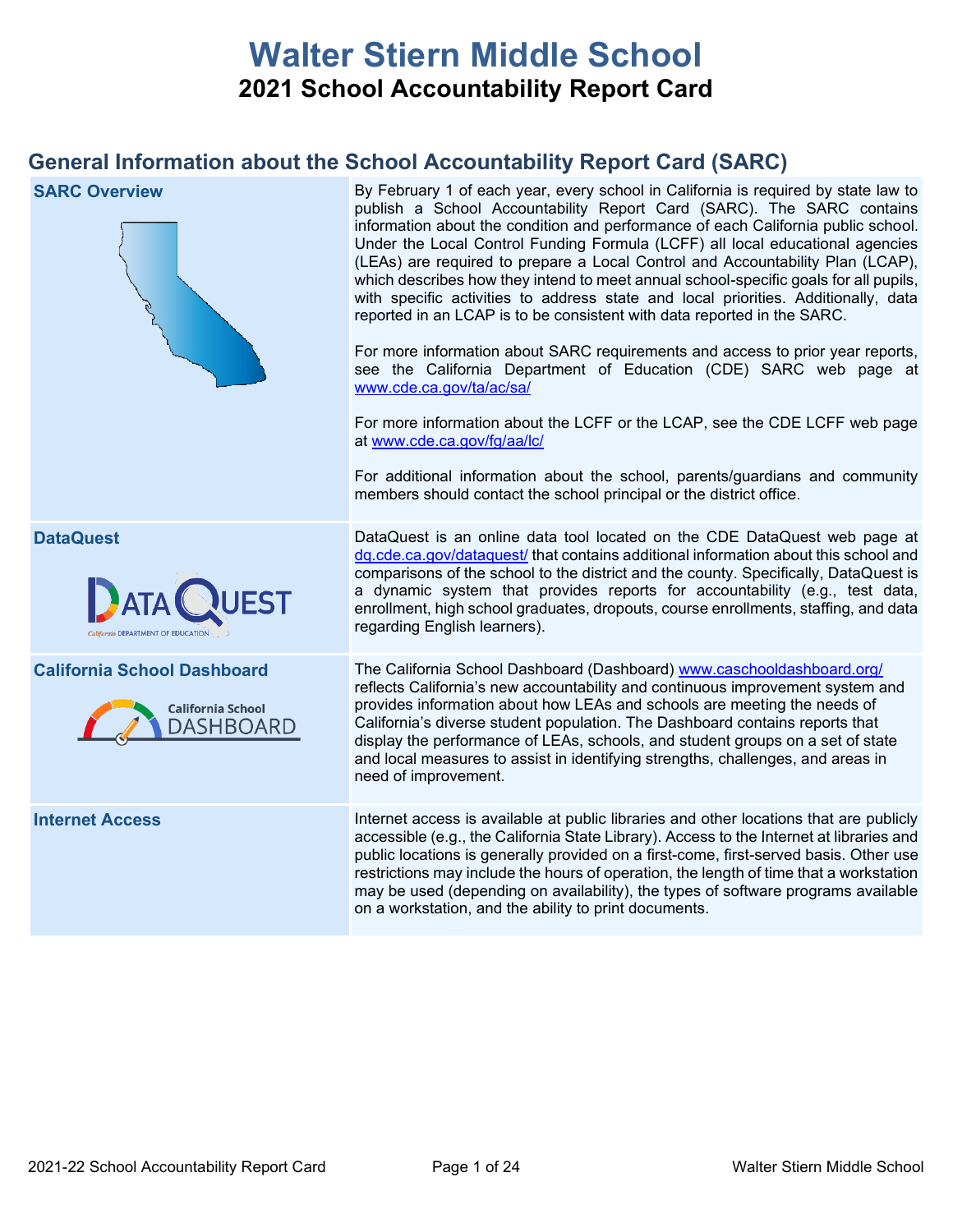## **2021-22 School Contact Information**

| <b>School Name</b>                       | Walter Stiern Middle School |  |  |  |
|------------------------------------------|-----------------------------|--|--|--|
| <b>Street</b>                            | 2551 Morning Drive          |  |  |  |
| City, State, Zip                         | Bakersfield, CA 93306       |  |  |  |
| <b>Phone Number</b>                      | 661-631-5480                |  |  |  |
| <b>Principal</b>                         | Melinda Koerner             |  |  |  |
| <b>Email Address</b>                     | koernerm@bcsd.com           |  |  |  |
| <b>School Website</b>                    | www.bcsd.com/stiern         |  |  |  |
| <b>County-District-School (CDS) Code</b> | 15-63321-6111264            |  |  |  |

| <b>2021-22 District Contact Information</b> |                                         |  |  |  |
|---------------------------------------------|-----------------------------------------|--|--|--|
| <b>District Name</b>                        | <b>Bakersfield City School District</b> |  |  |  |
| <b>Phone Number</b>                         | 661-631-4600                            |  |  |  |
| Superintendent                              | Mark Luque                              |  |  |  |
| <b>Email Address</b>                        | supt@bcsd.com                           |  |  |  |
| <b>District Website Address</b>             | www.bcsd.com                            |  |  |  |

## **2021-22 School Overview**

Walter Stiern Middle School established in 1998, sits on 24 acres of land in Northeast Bakersfield. The school serves grades 6, 7 and 8 and has over 50 classrooms. The school houses a state-of-the-art video editing lab, a science lab, a computer lab, a piano lab, vocal music, and two instrumental music classes. Stiern Middle School also has a multi-purpose room/gymnasium, multi-sport playing fields, a student Extended Learning Center and Library Media Center. Computers and Chromebooks are utilized in every classroom along with Smart Board technology to enhance student learning. A video distribution system links all rooms for live and recorded broadcasts used to support the curriculum. Academic offerings include core subjects and electives in a variety of settings to meet the needs of our diverse student population. Stiern provides Gifted and Talented Education, Dual Language Immersion, and Special Education Services through an inclusion model to include; Social Emotional Transition Program, Autism, and Severely Handicapped, giving all of our students equitable access to learning. All classrooms have Chromebooks at a 1:1 student ratio. Classrooms are networked (LAN) to facilitate shared instructional projects through Google for Education and other digital educational platforms for staff collaboration and the coordination of student work. All teachers utilize the parent/student informational portal, Aeries., to inform parents of their student's progress regularly. Wireless internet access is available in all classrooms and offices on campus.

With the commitment of school staff, students, and families, Stiern Middle School's vision is to ensure our students learn to work cooperatively, critically, and effectively in a global society.

Walter Stiern Middle School's mission is to educate, nurture and promote students' varied talents, strengths and skills so they will graduate as critical thinkers with the goal to succeed in high school, college and/or career.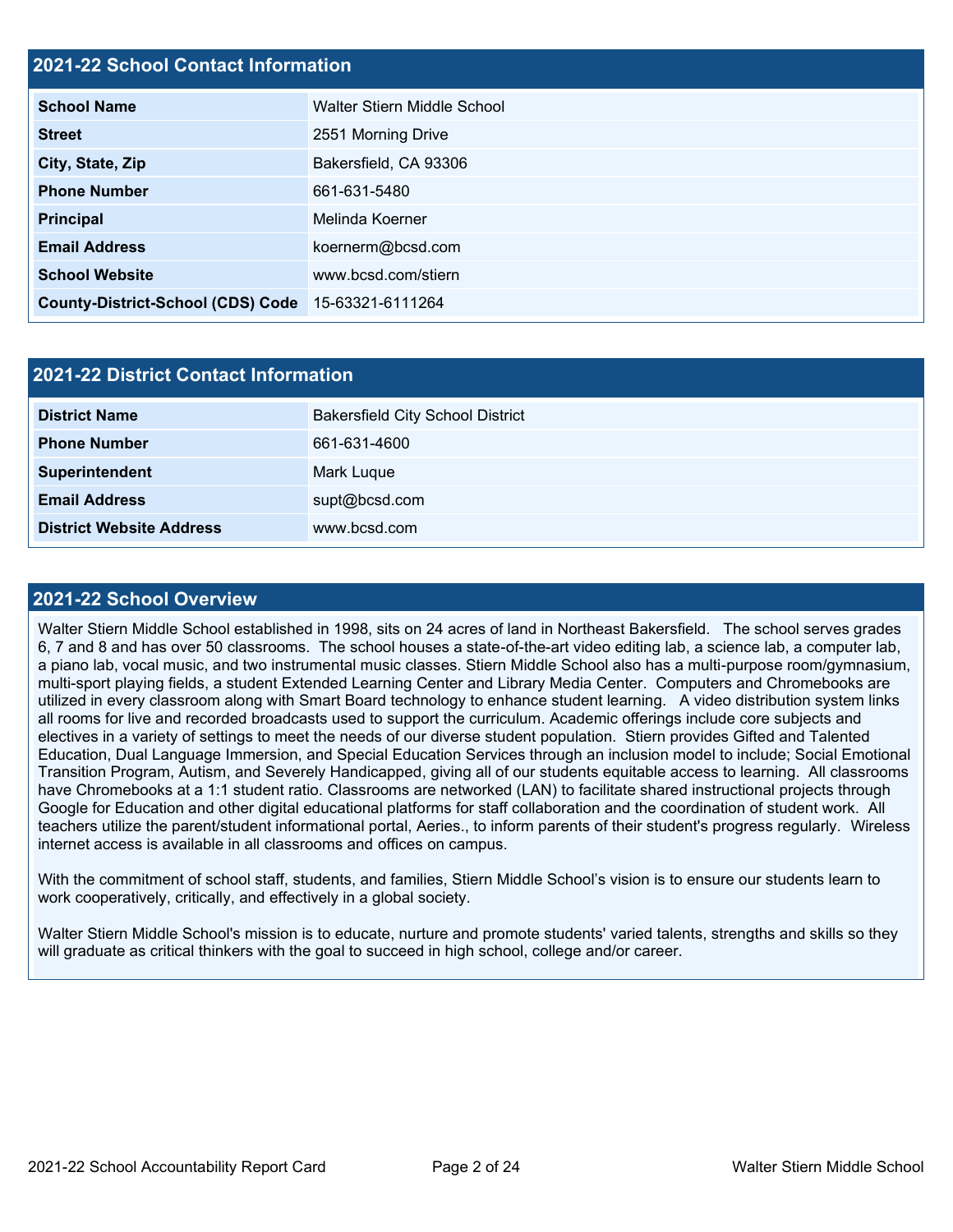## **About this School**

| 2020-21 Student Enrollment by Grade Level |                           |  |  |  |
|-------------------------------------------|---------------------------|--|--|--|
| <b>Grade Level</b>                        | <b>Number of Students</b> |  |  |  |
| Grade 6                                   | 242                       |  |  |  |
| Grade 7                                   | 391                       |  |  |  |
| Grade 8                                   | 374                       |  |  |  |
| <b>Total Enrollment</b>                   | 1.007                     |  |  |  |

# **2020-21 Student Enrollment by Student Group**

| <b>Student Group</b>                   | <b>Percent of Total Enrollment</b> |
|----------------------------------------|------------------------------------|
| <b>Female</b>                          | 48.9                               |
| <b>Male</b>                            | 51.1                               |
| American Indian or Alaska Native       | 0.7                                |
| <b>Asian</b>                           | 0.2                                |
| <b>Black or African American</b>       | 4.4                                |
| <b>Filipino</b>                        | 0.2                                |
| <b>Hispanic or Latino</b>              | 88.3                               |
| <b>Two or More Races</b>               | 0.7                                |
| <b>White</b>                           | 5.6                                |
| <b>English Learners</b>                | 25.4                               |
| <b>Foster Youth</b>                    | 0.8                                |
| <b>Homeless</b>                        | 0.7                                |
| <b>Socioeconomically Disadvantaged</b> | 96.6                               |
| <b>Students with Disabilities</b>      | 15.6                               |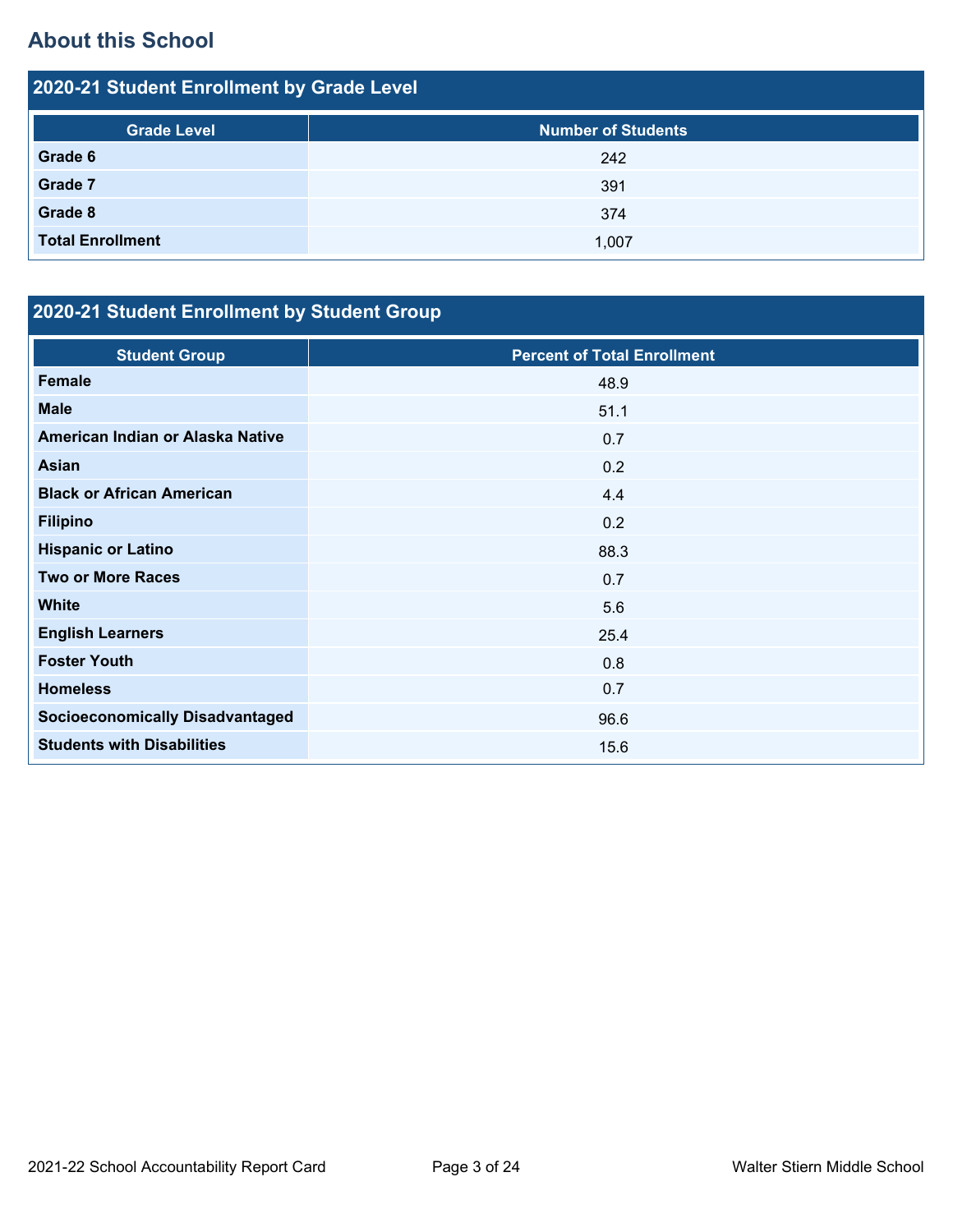## **A. Conditions of Learning State Priority: Basic**

The SARC provides the following information relevant to the State priority: Basic (Priority 1):

- Degree to which teachers are appropriately assigned and fully credentialed in the subject area and for the pupils they are teaching;
	- Pupils have access to standards-aligned instructional materials; and
- School facilities are maintained in good repair

Note: For more information refer to the Updated Teacher Equity Definitions web page at<https://www.cde.ca.gov/pd/ee/teacherequitydefinitions.asp>

## **2019-20 Teacher Preparation and Placement**

| <b>Authorization/Assignment</b>                                                                 | 2019-20 |
|-------------------------------------------------------------------------------------------------|---------|
| Fully (Preliminary or Clear) Credentialed for Subject and Student Placement (properly assigned) |         |
| <b>Intern Credential Holders Properly Assigned</b>                                              |         |
| Teachers Without Credentials and Misassignments ("ineffective" under ESSA)                      |         |
| Credentialed Teachers Assigned Out-of-Field ("out-of-field" under ESSA)                         |         |
| <b>Unknown</b>                                                                                  |         |
| <b>Total Teaching Positions</b>                                                                 |         |
|                                                                                                 |         |

Note: The data in this table is based on Full Time Equivalent (FTE) status. One FTE equals one staff member working full time; one FTE could also represent two staff members who each work 50 percent of full time. Additionally, an assignment is defined as a position that an educator is assigned to based on setting, subject, and grade level. An authorization is defined as the services that an educator is authorized to provide to students.

## **2019-20 Teachers Without Credentials and Misassignments (considered "ineffective" under ESSA)**

| <b>Authorization/Assignment</b>                              | 2019-20 |
|--------------------------------------------------------------|---------|
| <b>Permits and Waivers</b>                                   |         |
| <b>Misassignments</b>                                        |         |
| <b>Vacant Positions</b>                                      |         |
| <b>Total Teachers Without Credentials and Misassignments</b> |         |

## **2019-20 Credentialed Teachers Assigned Out-of-Field (considered "out-of-field" under ESSA)**

| <b>Indicator</b>                                       | 2019-20 |
|--------------------------------------------------------|---------|
| Credentialed Teachers Authorized on a Permit or Waiver |         |
| <b>Local Assignment Options</b>                        |         |
| <b>Total Out-of-Field Teachers</b>                     |         |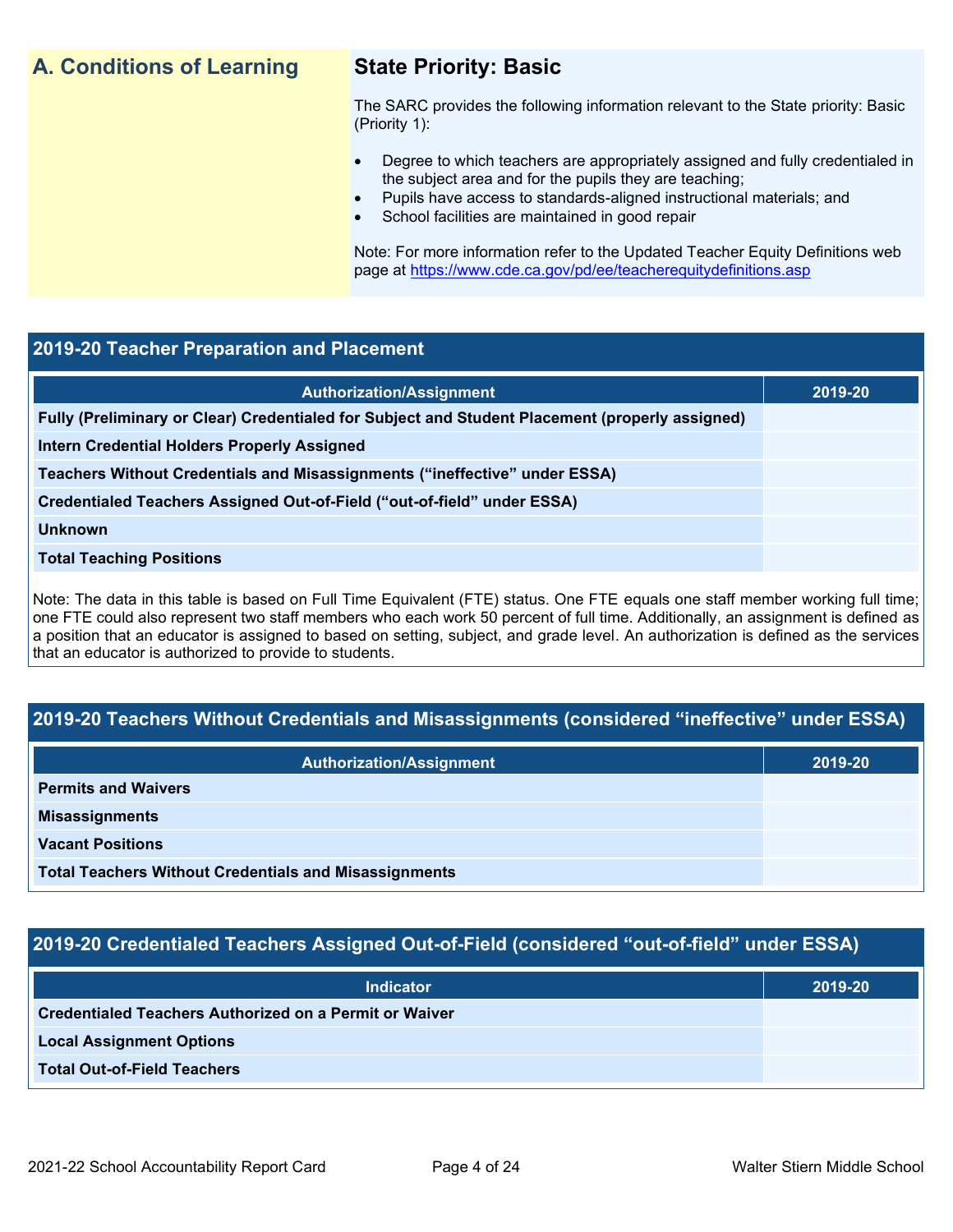## **2019-20 Class Assignments**

| <b>Indicator</b>                                                                                                                                    | 2019-20 |
|-----------------------------------------------------------------------------------------------------------------------------------------------------|---------|
| <b>Misassignments for English Learners</b><br>(a percentage of all the classes with English learners taught by teachers that are misassigned)       |         |
| No credential, permit or authorization to teach<br>(a percentage of all the classes taught by teachers with no record of an authorization to teach) |         |

## **2021-22 Quality, Currency, Availability of Textbooks and Other Instructional Materials**

Every student is provided with sufficient and standards-aligned textbooks or other instructional materials.

#### **Year and month in which the data were collected** September, 2021

| <b>Subject</b>                | <b>Textbooks and Other Instructional Materials/year of</b><br><b>Adoption</b>                                                                                                                                                                                                                            | <b>From</b><br><b>Most</b><br><b>Recent</b><br><b>Adoption</b> | <b>Percent</b><br><b>Students</b><br><b>Lacking Own</b><br><b>Assigned</b><br>Copy |
|-------------------------------|----------------------------------------------------------------------------------------------------------------------------------------------------------------------------------------------------------------------------------------------------------------------------------------------------------|----------------------------------------------------------------|------------------------------------------------------------------------------------|
| <b>Reading/Language Arts</b>  | Grades TK-5: Benchmark Education Company, Benchmark<br>Advance California; Benchmark Adelante California, 2018<br>Grades 6-8: McGraw Hill, Study Sync, 2018<br>Grades TK-5: Benchmark Education Company, Benchmark<br>Advance (How English Works) (ELD), 2018<br>Grades 6-8: HMH, English 3D (ELD), 2017 | Yes                                                            | 0%                                                                                 |
| <b>Mathematics</b>            | Grades K-5: McGraw Hill, McGraw Hill My Math, 2013<br>Grades 6-8: McGraw Hill, McGraw Hill California Math,<br>Courses 1-3, 2013<br>Grade 7: McGraw Hill, Glencoe Math Accelerated, 2013<br>Grade 8: McGraw Hill, Glencoe Algebra 1, 2013                                                                | Yes                                                            | 0%                                                                                 |
| <b>Science</b>                | Grades K-5: Houghton Mifflin, Houghton Mifflin California<br>Science, 2007<br>Grades 6-8: Holt, Rinehart & Winston, Holt California<br>Science: Earth, Life and Physical Science, 2007                                                                                                                   | Yes                                                            | $0\%$                                                                              |
| <b>History-Social Science</b> | Grades K-5: Harcourt School Publishers, Reflections, 2007<br>Grade 6: Pearson Education, myWorld Ancient Civilizations,<br>2019<br>Grade 7: Pearson Education, myWorld Medieval And Modern<br><b>Times, 2019</b><br>Grade 8: Pearson Education, myWorld Growth and Conflict,<br>2019                     | Yes                                                            | 0%                                                                                 |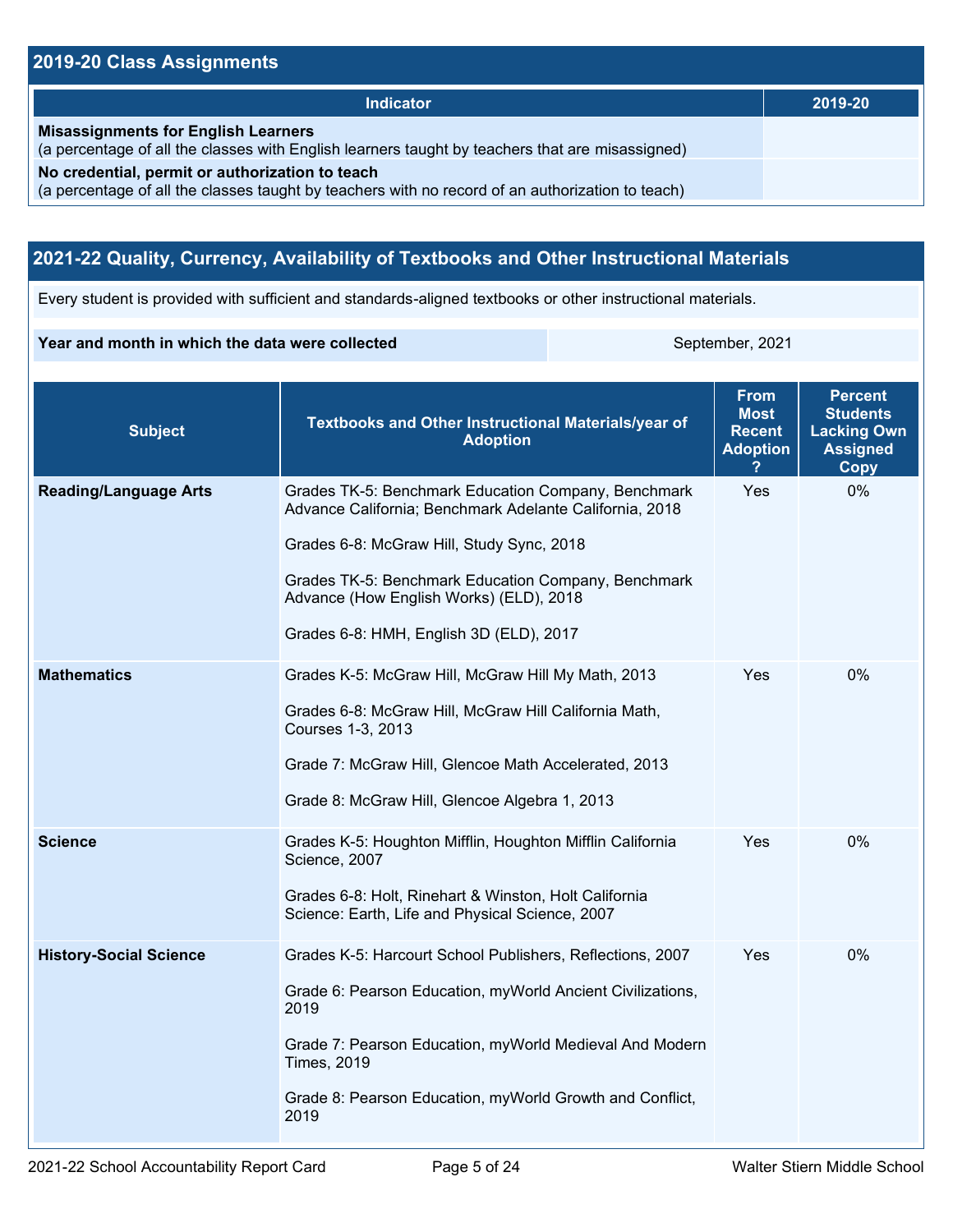| <b>Visual and Performing Arts</b> | Grades TK-6 (Elementary): The California Arts Project, BCSD<br>Course of Study TK-5 (Online), 2019 | Yes | 0% |
|-----------------------------------|----------------------------------------------------------------------------------------------------|-----|----|
|                                   | Grades 6-8 (Jr Hi/Middle School): Pearson Scott Foresman,<br>Pearson/Scott Foresman, Art, 2007     |     |    |
|                                   | Grades 6-8: Silver Burdett, Silver Burdett Making Music, 2007                                      |     |    |

## **School Facility Conditions and Planned Improvements**

Stiern School was built in 1993. It sits on 24.00 acres of which 12.01 acres is playground. This school has 52 classrooms, a multi-purpose facility, intervention room, music room, library/media center, staff room, instructional materials center, parent resource center, science lab, learning center, ELC room and a TV room.

The custodial staff adheres to a weekly cleaning schedule that includes classrooms, restrooms, cafeteria and kitchen areas.

The District's Mobile Maintenance Team visits the school site at least twice a year. Maintenance emergencies are addressed immediately. District personnel maintain the grounds at least once every two weeks.

This site also is maintained to ensure a clean, safe, and functional facility as determined pursuant to a Facility Inspection Tool developed by the State of California Office of Public School Construction.

#### **Year and month of the most recent FIT report** 9/29/2021

| <b>System Inspected</b>                                             | <b>Rate</b><br>Good       | <b>Rate</b><br>Fair | Rate<br>Poor | <b>Repair Needed and Action Taken or Planned</b>                                                                                                                                                                                                                                                                                                                                                                |
|---------------------------------------------------------------------|---------------------------|---------------------|--------------|-----------------------------------------------------------------------------------------------------------------------------------------------------------------------------------------------------------------------------------------------------------------------------------------------------------------------------------------------------------------------------------------------------------------|
| <b>Systems:</b><br>Gas Leaks, Mechanical/HVAC, Sewer                | X                         |                     |              |                                                                                                                                                                                                                                                                                                                                                                                                                 |
| Interior:<br><b>Interior Surfaces</b>                               | $\sf X$                   |                     |              | PE room four ceiling tiles need replaced.<br>Replaced 11/23/21.Rm 403 three ceiling tiles<br>need replaced. Tiles sealed & repaired 12/14/21                                                                                                                                                                                                                                                                    |
| <b>Cleanliness:</b><br>Overall Cleanliness, Pest/Vermin Infestation | $\boldsymbol{\mathsf{X}}$ |                     |              |                                                                                                                                                                                                                                                                                                                                                                                                                 |
| <b>Electrical</b>                                                   | $\sf X$                   |                     |              | Light fixtures need to be fastened in kitchen.<br>Light fixtures secured 12/10/21.                                                                                                                                                                                                                                                                                                                              |
| <b>Restrooms/Fountains:</b><br>Restrooms, Sinks/ Fountains          | X                         |                     |              | Rm 403 - Sinks are not working. Water turned on<br>to sinks 9/14/21<br>Boys RR light fixture cover needs replaced.<br>Replaced 12/10/21<br>Boys RR hand dryer needs new knob. Repaired<br>and area cleaned 9/16/21<br>Boys RR door frame needs lower left corner<br>needs repair. Repaired 10/28/21<br>Boys RR stall door needs repair. Repaired<br>10/28/21<br>Girls RR 2nd stall has a leak. Repaired 9/14/21 |
| Safety:<br>Fire Safety, Hazardous Materials                         | $\boldsymbol{\mathsf{X}}$ |                     |              |                                                                                                                                                                                                                                                                                                                                                                                                                 |
| <b>Structural:</b><br><b>Structural Damage, Roofs</b>               | $\boldsymbol{\mathsf{X}}$ |                     |              |                                                                                                                                                                                                                                                                                                                                                                                                                 |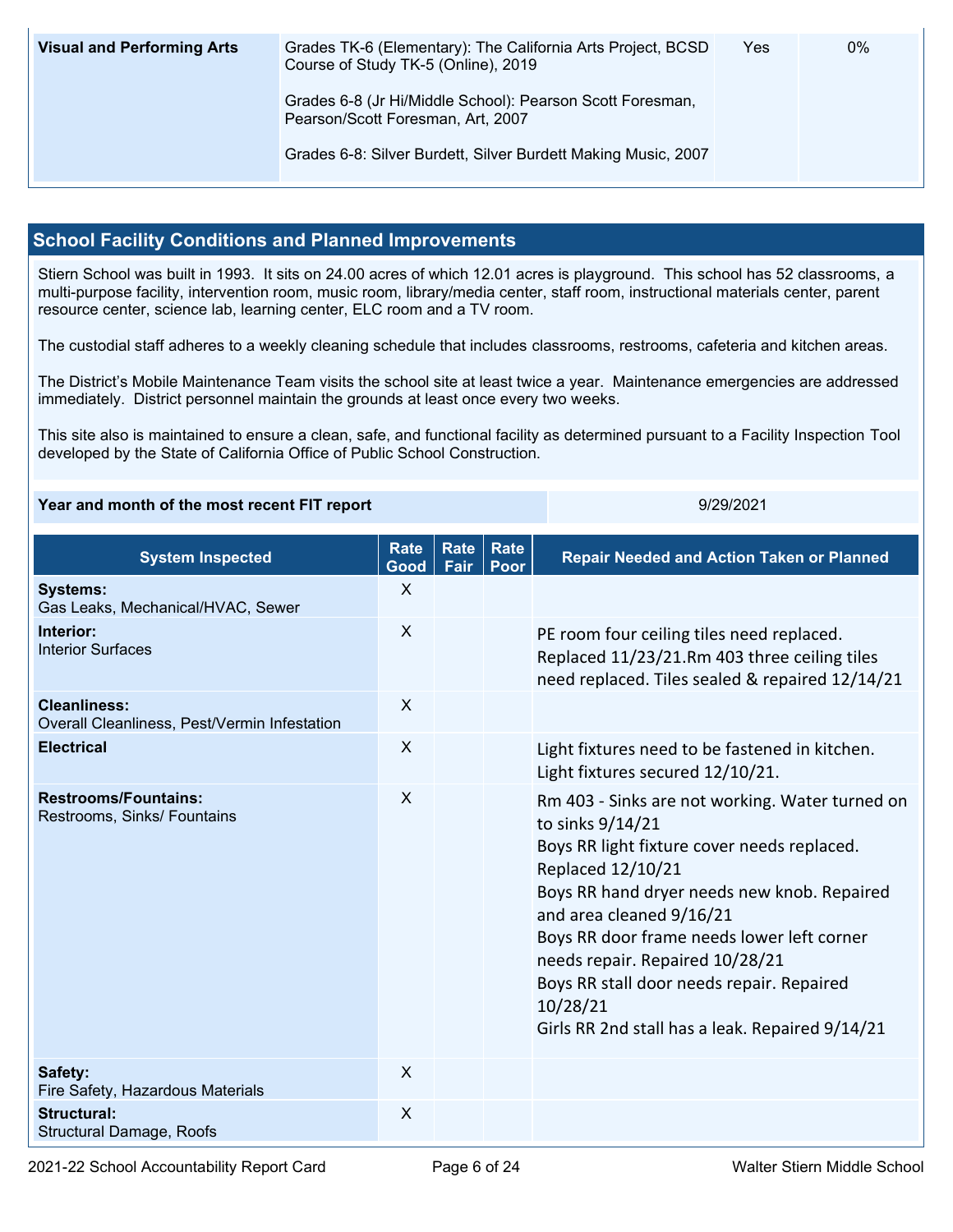| <b>School Facility Conditions and Planned Improvements</b>             |   |                                                                                        |  |
|------------------------------------------------------------------------|---|----------------------------------------------------------------------------------------|--|
| External:<br>Playground/School Grounds, Windows/<br>Doors/Gates/Fences | x | Softball fields - Holes in ground need to be filled.<br>Filled holes with dirt 9/16/21 |  |

| <b>Overall Facility Rate</b> |      |      |      |
|------------------------------|------|------|------|
| <b>Exemplary</b>             | Good | Fair | Poor |
|                              | ↗    |      |      |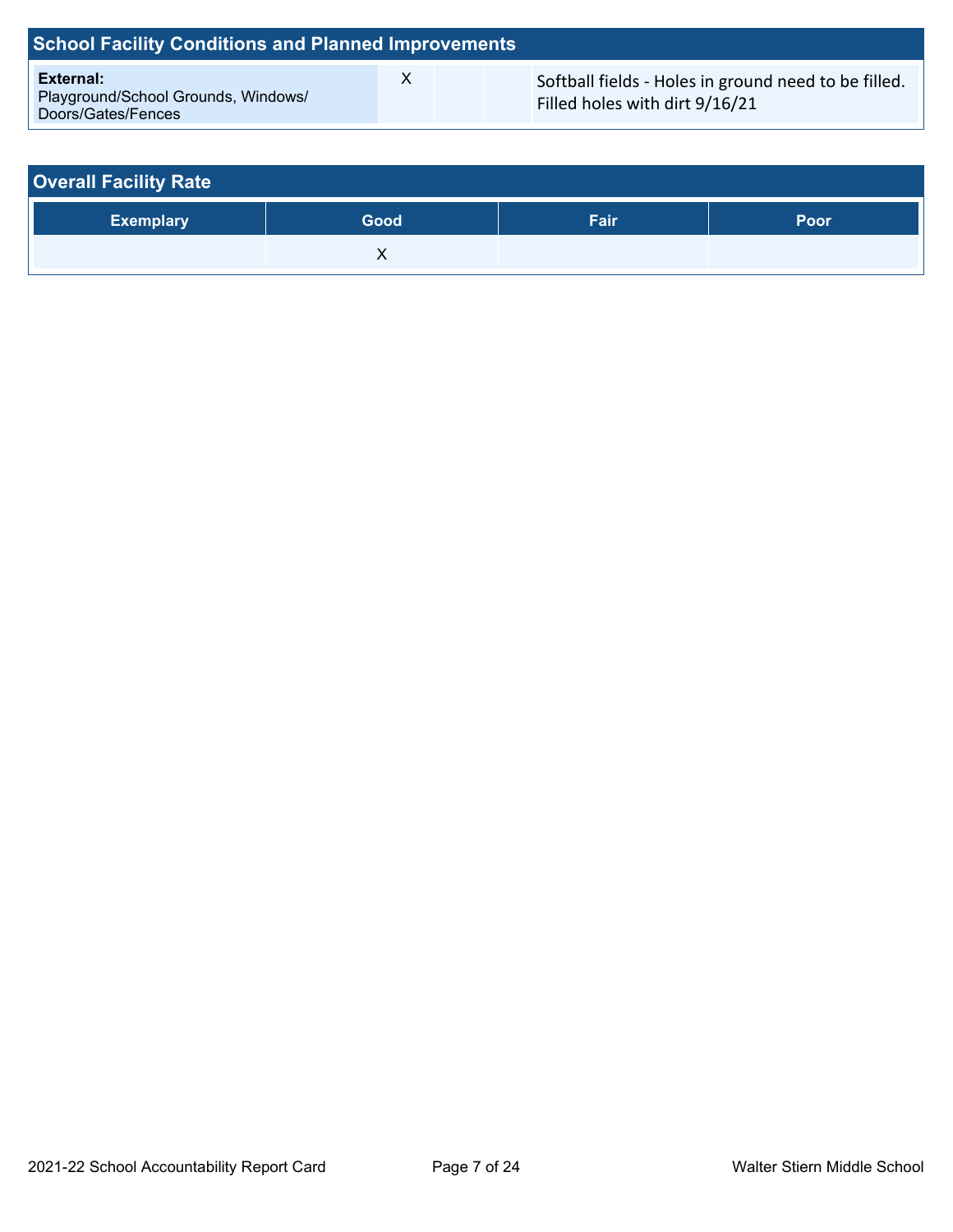## **B. Pupil Outcomes State Priority: Pupil Achievement**

The SARC provides the following information relevant to the State priority: Pupil Achievement (Priority 4):

#### **Statewide Assessments**

(i.e., California Assessment of Student Performance and Progress [CAASPP] System includes the Smarter Balanced Summative Assessments for students in the general education population and the California Alternate Assessments [CAAs] for English language arts/literacy [ELA] and mathematics given in grades three through eight and grade eleven. Only eligible students may participate in the administration of the CAAs. CAAs items are aligned with alternate achievement standards, which are linked with the Common Core State Standards [CCSS] for students with the most significant cognitive disabilities).

The CAASPP System encompasses the following assessments and student participation requirements:

- 1. **Smarter Balanced Summative Assessments and CAAs for ELA** in grades three through eight and grade eleven.
- 2. **Smarter Balanced Summative Assessments and CAAs for mathematics** in grades three through eight and grade eleven.
- 3. **California Science Test (CAST) and CAAs for Science** in grades five, eight, and once in high school (i.e., grade ten, eleven, or twelve).

#### **SARC Reporting in the 2020-2021 School Year Only**

Where the most viable option, LEAs were required to administer the statewide summative assessment in ELA and mathematics. Where a statewide summative assessment was not the most viable option for the LEA (or for one or more gradelevel[s] within the LEA) due to the pandemic, LEAs were allowed to report results from a different assessment that met the criteria established by the State Board of Education (SBE) on March 16, 2021. The assessments were required to be:

- Aligned with CA CCSS for ELA and mathematics;
- Available to students in grades 3 through 8, and grade 11; and
- Uniformly administered across a grade, grade span, school, or district to all eligible students.

#### **Options**

Note that the CAAs could only be administered in-person following health and safety requirements. If it was not viable for the LEA to administer the CAAs in person with health and safety guidelines in place, the LEA was directed to not administer the tests. There were no other assessment options available for the CAAs. Schools administered the Smarter Balanced Summative Assessments for ELA and mathematics, other assessments that meet the SBE criteria, or a combination of both, and they could only choose one of the following:

- Smarter Balanced ELA and mathematics summative assessments;
- Other assessments meeting the SBE criteria; or
- Combination of Smarter Balanced ELA and mathematics summative assessments and other assessments.

The percentage of students who have successfully completed courses that satisfy the requirements for entrance to the University of California and the California State University, or career technical education sequences or programs of study.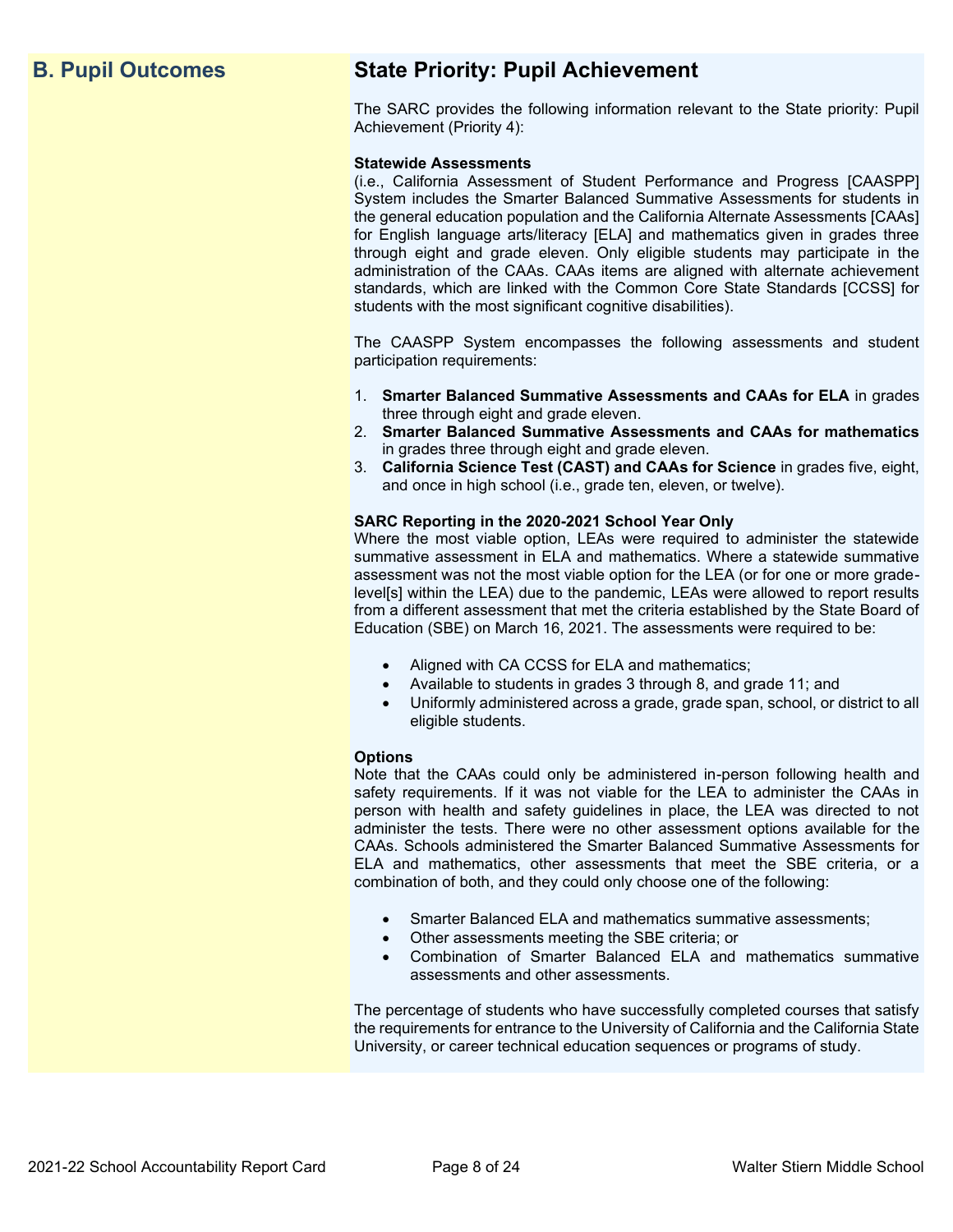## **Percentage of Students Meeting or Exceeding the State Standard on CAASPP**

This table displays CAASPP test results in ELA and mathematics for all students grades three through eight and grade eleven taking and completing a state-administered assessment.

The 2019-2020 data cells with N/A values indicate that the 2019-2020 data are not available due to the COVID-19 pandemic and resulting summative test suspension. The Executive Order N-30-20 was issued which waived the assessment, accountability, and reporting requirements for the 2019-2020 school year.

The 2020-2021 data cells have N/A values because these data are not comparable to other year data due to the COVID-19 pandemic during the 2020-2021 school year. Where the CAASPP assessments in ELA and/or mathematics is not the most viable option, the LEAs were allowed to administer local assessments. Therefore, the 2020-2021 data between school years for the school, district, state are not an accurate comparison. As such, it is inappropriate to compare results of the 2020-2021 school year to other school years.

| Subject                                                              | <b>School</b><br>2019-20 | <b>School</b><br>2020-21 | <b>District</b><br>2019-20 | <b>District</b><br>2020-21 | <b>State</b><br>2019-20 | <b>State</b><br>2020-21 |
|----------------------------------------------------------------------|--------------------------|--------------------------|----------------------------|----------------------------|-------------------------|-------------------------|
| <b>English Language Arts/Literacy</b><br>$\left($ grades 3-8 and 11) | N/A                      | N/A                      | N/A                        | N/A                        | N/A                     | N/A                     |
| <b>Mathematics</b><br>$(grades 3-8 and 11)$                          | N/A                      | N/A                      | N/A                        | N/A                        | N/A                     | N/A                     |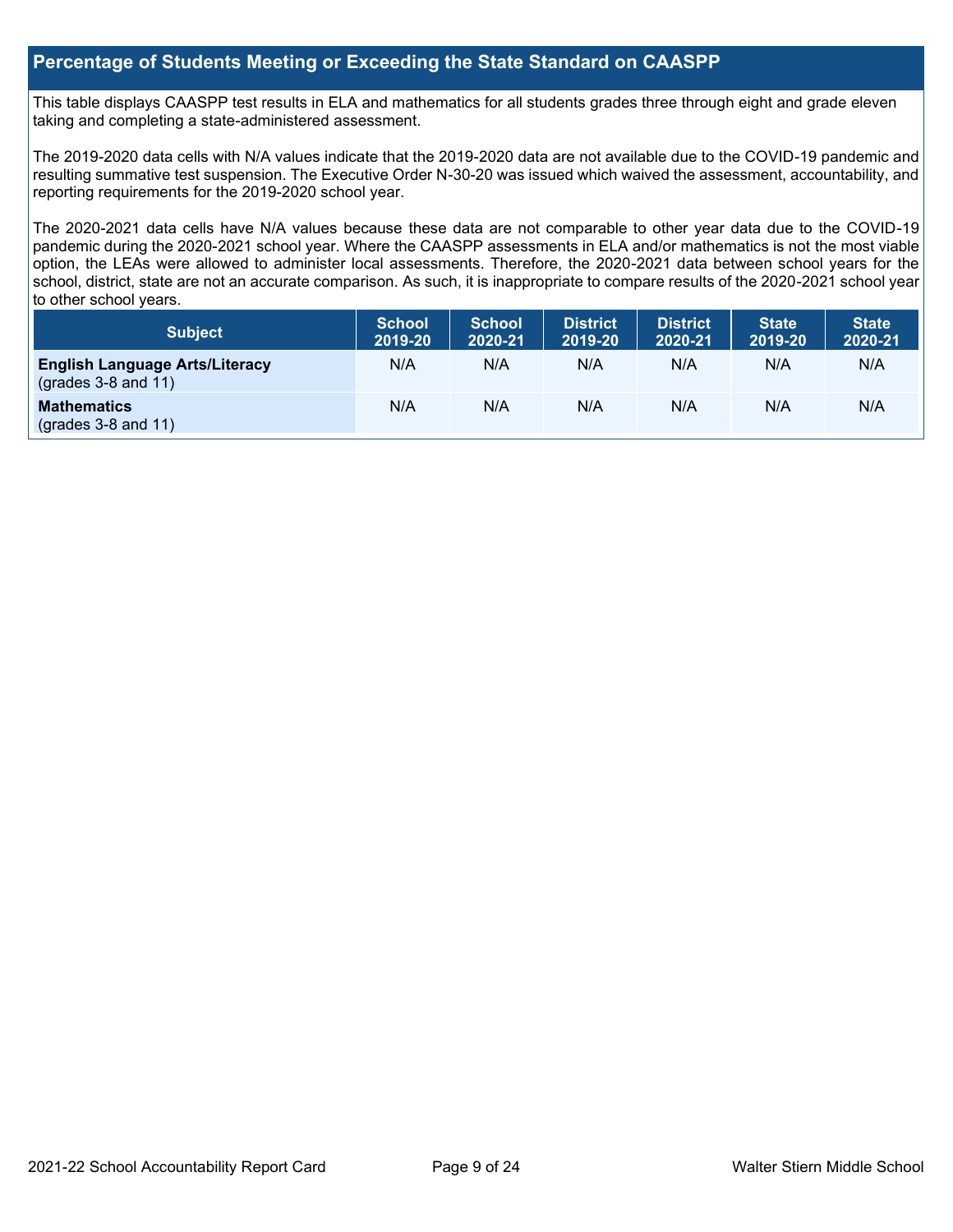## **2020-21 CAASPP Test Results in ELA by Student Group**

This table displays CAASPP test results in ELA by student group for students grades three through eight and grade eleven taking and completing a state-administered assessment. The CDE will populate this table for schools in cases where the school administered the CAASPP assessment. In cases where the school administered a local assessment instead of CAASPP, the CDE will populate this table with "NT" values, meaning this school did not test students using the CAASPP. See the local assessment(s) table for more information.

| <b>CAASPP</b><br><b>Student Groups</b>               | <b>CAASPP</b><br><b>Total</b><br><b>Enrollment</b> | <b>CAASPP</b><br><b>Number</b><br><b>Tested</b> | <b>CAASPP</b><br><b>Percent</b><br><b>Tested</b> | <b>CAASPP</b><br><b>Percent</b><br><b>Not Tested</b> | <b>CAASPP</b><br><b>Percent</b><br>Met or<br><b>Exceeded</b> |
|------------------------------------------------------|----------------------------------------------------|-------------------------------------------------|--------------------------------------------------|------------------------------------------------------|--------------------------------------------------------------|
| <b>All Students</b>                                  | 982                                                | <b>NT</b>                                       | <b>NT</b>                                        | <b>NT</b>                                            | <b>NT</b>                                                    |
| <b>Female</b>                                        | 484                                                | <b>NT</b>                                       | <b>NT</b>                                        | <b>NT</b>                                            | <b>NT</b>                                                    |
| <b>Male</b>                                          | 498                                                | <b>NT</b>                                       | <b>NT</b>                                        | <b>NT</b>                                            | <b>NT</b>                                                    |
| American Indian or Alaska Native                     | $\overline{\phantom{a}}$                           | <b>NT</b>                                       | <b>NT</b>                                        | <b>NT</b>                                            | <b>NT</b>                                                    |
| <b>Asian</b>                                         | --                                                 | <b>NT</b>                                       | <b>NT</b>                                        | <b>NT</b>                                            | <b>NT</b>                                                    |
| <b>Black or African American</b>                     | 44                                                 | <b>NT</b>                                       | <b>NT</b>                                        | <b>NT</b>                                            | <b>NT</b>                                                    |
| <b>Filipino</b>                                      | $-$                                                | <b>NT</b>                                       | <b>NT</b>                                        | <b>NT</b>                                            | <b>NT</b>                                                    |
| <b>Hispanic or Latino</b>                            | 865                                                | <b>NT</b>                                       | <b>NT</b>                                        | <b>NT</b>                                            | <b>NT</b>                                                    |
| Native Hawaiian or Pacific Islander                  | $\mathbf 0$                                        | $\mathbf 0$                                     | $\mathbf 0$                                      | $\mathbf 0$                                          | 0                                                            |
| <b>Two or More Races</b>                             | $\overline{\phantom{a}}$                           | <b>NT</b>                                       | <b>NT</b>                                        | <b>NT</b>                                            | <b>NT</b>                                                    |
| <b>White</b>                                         | 55                                                 | <b>NT</b>                                       | <b>NT</b>                                        | <b>NT</b>                                            | <b>NT</b>                                                    |
| <b>English Learners</b>                              | 236                                                | <b>NT</b>                                       | <b>NT</b>                                        | <b>NT</b>                                            | <b>NT</b>                                                    |
| <b>Foster Youth</b>                                  | $-$                                                | <b>NT</b>                                       | <b>NT</b>                                        | <b>NT</b>                                            | <b>NT</b>                                                    |
| <b>Homeless</b>                                      | 20                                                 | <b>NT</b>                                       | <b>NT</b>                                        | <b>NT</b>                                            | <b>NT</b>                                                    |
| <b>Military</b>                                      | $\mathbf 0$                                        | $\mathbf 0$                                     | $\mathbf 0$                                      | $\mathbf 0$                                          | 0                                                            |
| <b>Socioeconomically Disadvantaged</b>               | 946                                                | <b>NT</b>                                       | <b>NT</b>                                        | <b>NT</b>                                            | <b>NT</b>                                                    |
| <b>Students Receiving Migrant Education Services</b> | 27                                                 | <b>NT</b>                                       | <b>NT</b>                                        | <b>NT</b>                                            | <b>NT</b>                                                    |
| <b>Students with Disabilities</b>                    | 147                                                | <b>NT</b>                                       | <b>NT</b>                                        | <b>NT</b>                                            | <b>NT</b>                                                    |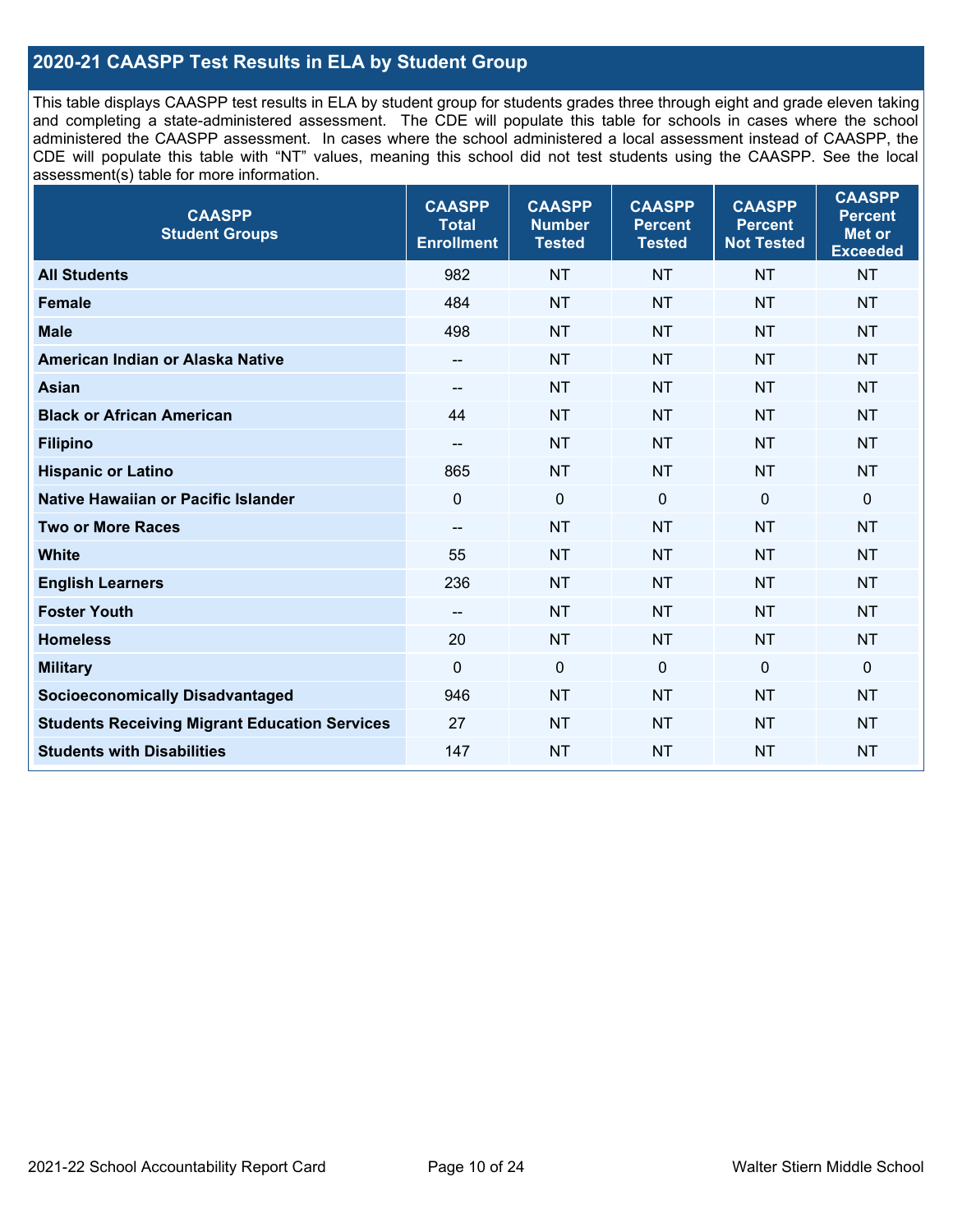## **2020-21 CAASPP Test Results in Math by Student Group**

This table displays CAASPP test results in Math by student group for students grades three through eight and grade eleven taking and completing a state-administered assessment. The CDE will populate this table for schools in cases where the school administered the CAASPP assessment. In cases where the school administered a local assessment instead of CAASPP, the CDE will populate this table with "NT" values, meaning this school did not test students using the CAASPP. See the local assessment(s) table for more information.

| <b>CAASPP</b><br><b>Student Groups</b>               | <b>CAASPP</b><br><b>Total</b><br><b>Enrollment</b> | <b>CAASPP</b><br><b>Number</b><br><b>Tested</b> | <b>CAASPP</b><br><b>Percent</b><br><b>Tested</b> | <b>CAASPP</b><br><b>Percent</b><br><b>Not Tested</b> | <b>CAASPP</b><br><b>Percent</b><br>Met or<br><b>Exceeded</b> |
|------------------------------------------------------|----------------------------------------------------|-------------------------------------------------|--------------------------------------------------|------------------------------------------------------|--------------------------------------------------------------|
| <b>All Students</b>                                  | 982                                                | <b>NT</b>                                       | <b>NT</b>                                        | <b>NT</b>                                            | <b>NT</b>                                                    |
| <b>Female</b>                                        | 484                                                | <b>NT</b>                                       | <b>NT</b>                                        | <b>NT</b>                                            | <b>NT</b>                                                    |
| <b>Male</b>                                          | 498                                                | <b>NT</b>                                       | <b>NT</b>                                        | <b>NT</b>                                            | <b>NT</b>                                                    |
| American Indian or Alaska Native                     | $\qquad \qquad -$                                  | <b>NT</b>                                       | <b>NT</b>                                        | <b>NT</b>                                            | <b>NT</b>                                                    |
| <b>Asian</b>                                         |                                                    | <b>NT</b>                                       | <b>NT</b>                                        | <b>NT</b>                                            | <b>NT</b>                                                    |
| <b>Black or African American</b>                     | 44                                                 | <b>NT</b>                                       | <b>NT</b>                                        | <b>NT</b>                                            | <b>NT</b>                                                    |
| <b>Filipino</b>                                      | --                                                 | <b>NT</b>                                       | <b>NT</b>                                        | <b>NT</b>                                            | <b>NT</b>                                                    |
| <b>Hispanic or Latino</b>                            | 865                                                | <b>NT</b>                                       | <b>NT</b>                                        | <b>NT</b>                                            | <b>NT</b>                                                    |
| <b>Native Hawaiian or Pacific Islander</b>           | $\mathbf 0$                                        | $\mathbf 0$                                     | $\overline{0}$                                   | $\overline{0}$                                       | 0                                                            |
| <b>Two or More Races</b>                             | $\overline{\phantom{a}}$                           | <b>NT</b>                                       | <b>NT</b>                                        | <b>NT</b>                                            | <b>NT</b>                                                    |
| <b>White</b>                                         | 55                                                 | <b>NT</b>                                       | <b>NT</b>                                        | <b>NT</b>                                            | <b>NT</b>                                                    |
| <b>English Learners</b>                              | 236                                                | <b>NT</b>                                       | <b>NT</b>                                        | <b>NT</b>                                            | <b>NT</b>                                                    |
| <b>Foster Youth</b>                                  | $\overline{\phantom{a}}$                           | <b>NT</b>                                       | <b>NT</b>                                        | <b>NT</b>                                            | <b>NT</b>                                                    |
| <b>Homeless</b>                                      | 20                                                 | <b>NT</b>                                       | <b>NT</b>                                        | <b>NT</b>                                            | <b>NT</b>                                                    |
| <b>Military</b>                                      | $\mathbf 0$                                        | $\mathbf 0$                                     | $\mathbf 0$                                      | $\mathbf 0$                                          | 0                                                            |
| <b>Socioeconomically Disadvantaged</b>               | 946                                                | <b>NT</b>                                       | <b>NT</b>                                        | <b>NT</b>                                            | <b>NT</b>                                                    |
| <b>Students Receiving Migrant Education Services</b> | 27                                                 | <b>NT</b>                                       | <b>NT</b>                                        | <b>NT</b>                                            | <b>NT</b>                                                    |
| <b>Students with Disabilities</b>                    | 147                                                | <b>NT</b>                                       | <b>NT</b>                                        | <b>NT</b>                                            | <b>NT</b>                                                    |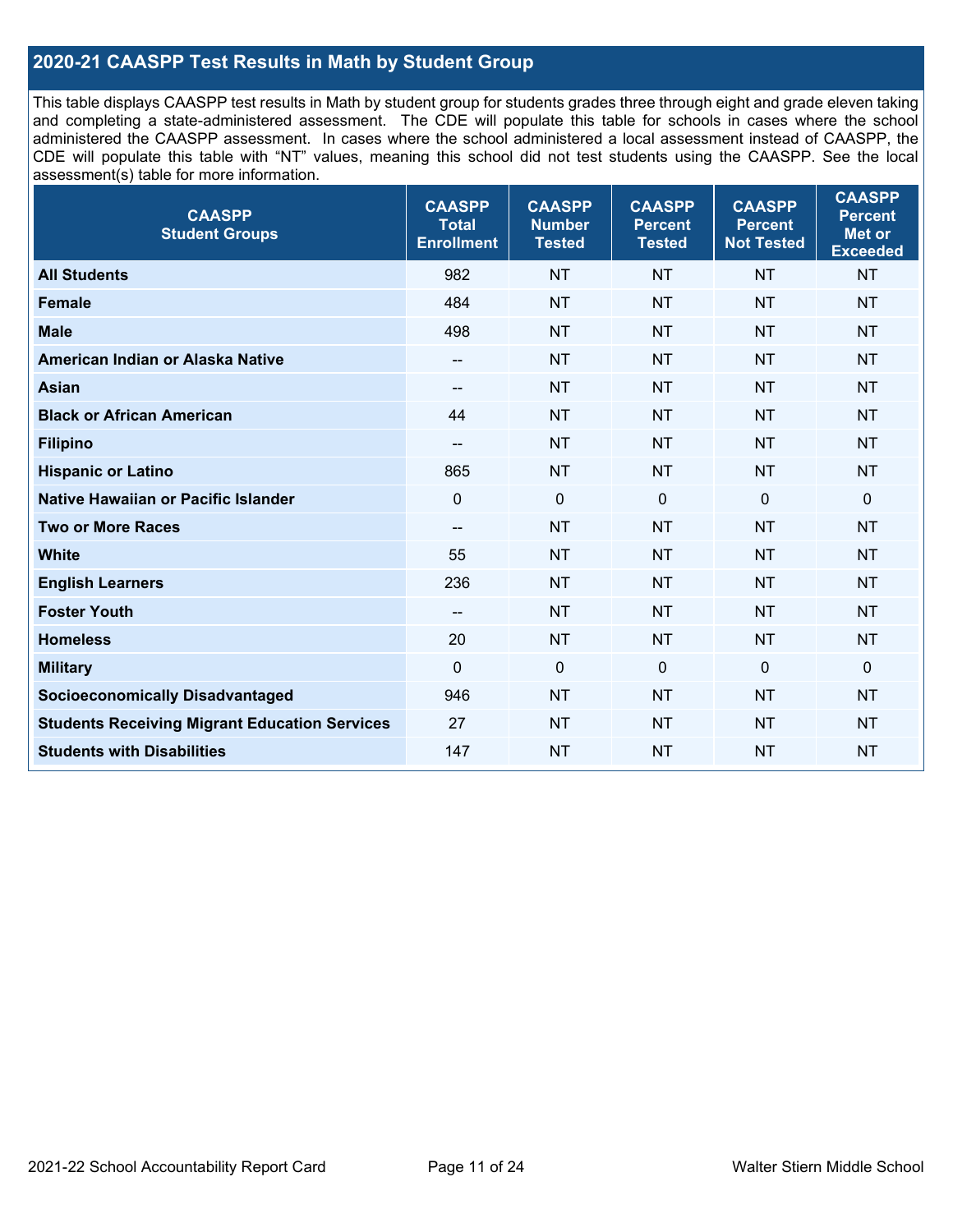## **2020-21 Local Assessment Test Results in ELA by Student Group**

This table displays Local Assessment test results in ELA by student group for students grades three through eight and grade eleven. LEAs/schools will populate this table for schools in cases where the school administered a local assessment. In cases where the school administered the CAASPP assessment, LEAs/schools will populate this table with "N/A" values in all cells, meaning this table is Not Applicable for this school.

| <b>STAR</b><br><b>Student Groups</b>                                                                                            | <b>STAR</b><br><b>Total</b><br><b>Enrollment</b> | <b>STAR</b><br><b>Number</b><br><b>Tested</b> | <b>STAR</b><br><b>Percent</b><br><b>Tested</b> | <b>STAR</b><br><b>Percent</b><br><b>Not Tested</b> | <b>STAR</b><br><b>Percent</b><br><b>At or Above</b><br><b>Grade Level</b> |
|---------------------------------------------------------------------------------------------------------------------------------|--------------------------------------------------|-----------------------------------------------|------------------------------------------------|----------------------------------------------------|---------------------------------------------------------------------------|
| <b>All Students</b>                                                                                                             | 981                                              | 883                                           | 90.00%                                         | 10.00%                                             | 19.50%                                                                    |
| <b>Female</b>                                                                                                                   | 486                                              | 436                                           | 89.70%                                         | 10.30%                                             | 21.60%                                                                    |
| <b>Male</b>                                                                                                                     | 495                                              | 447                                           | 90.30%                                         | 9.70%                                              | 17.40%                                                                    |
| American Indian or Alaska Native                                                                                                | --                                               | --                                            |                                                |                                                    | --                                                                        |
| <b>Asian</b>                                                                                                                    | --                                               | --                                            |                                                |                                                    |                                                                           |
| <b>Black or African American</b>                                                                                                | 44                                               | 33                                            | 75.00%                                         | 25.00%                                             | 12.10%                                                                    |
| <b>Filipino</b>                                                                                                                 | --                                               | --                                            |                                                | --                                                 | --                                                                        |
| <b>Hispanic or Latino</b>                                                                                                       | 864                                              | 784                                           | 90.70%                                         | 9.30%                                              | 18.80%                                                                    |
| Native Hawaiian or Pacific Islander                                                                                             |                                                  | --                                            |                                                |                                                    |                                                                           |
| <b>Two or More Races</b>                                                                                                        |                                                  | --                                            |                                                |                                                    | --                                                                        |
| <b>White</b>                                                                                                                    | 56                                               | 49                                            | 87.50%                                         | 14.30%                                             | 32.70%                                                                    |
| <b>English Learners</b>                                                                                                         | 235                                              | 114                                           | 48.50%                                         | 51.50%                                             | 0.00%                                                                     |
| <b>Foster Youth</b>                                                                                                             | --                                               | --                                            |                                                | $\overline{\phantom{a}}$                           | --                                                                        |
| <b>Homeless</b>                                                                                                                 | 14                                               | 9                                             | 64.30%                                         | 35.70%                                             | 0.00%                                                                     |
| <b>Military</b>                                                                                                                 | --                                               | $\overline{\phantom{m}}$                      | $\overline{\phantom{a}}$                       | $\hspace{0.05cm}$                                  | --                                                                        |
| <b>Socioeconomically Disadvantaged</b>                                                                                          | 939                                              | 919                                           | 97.90%                                         | 2.10%                                              | 18.10%                                                                    |
| <b>Students Receiving Migrant Education Services</b>                                                                            | 38                                               | 14                                            | 36.80%                                         | 63.20%                                             | 21.40%                                                                    |
| <b>Students with Disabilities</b><br>*At or above the grade-level standard in the context of the local assessment administered. | 147                                              | 74                                            | 50.30%                                         | 49.70%                                             | 2.70%                                                                     |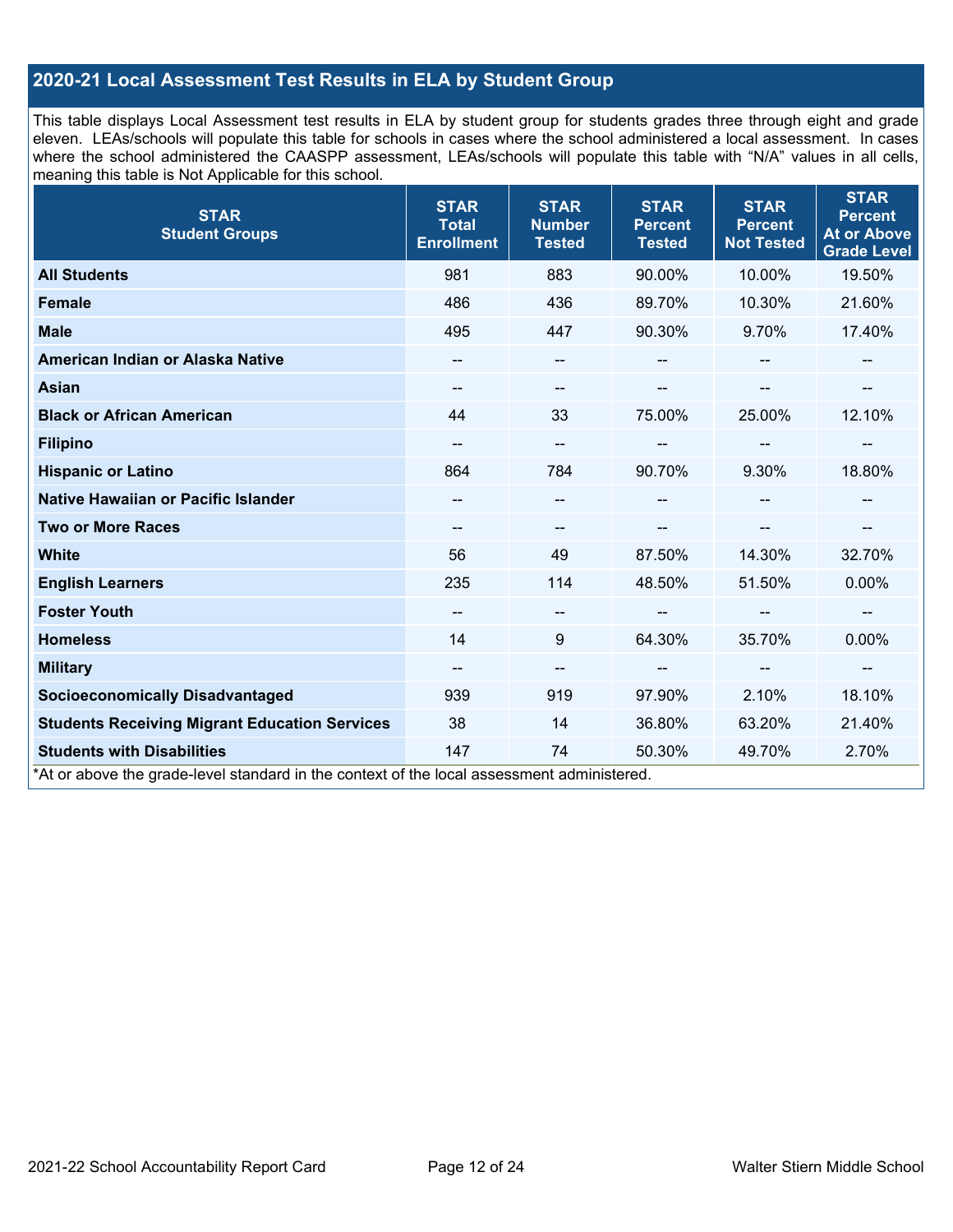## **2020-21 Local Assessment Test Results in Math by Student Group**

This table displays Local Assessment test results in Math by student group for students grades three through eight and grade eleven. LEAs/schools will populate this table for schools in cases where the school administered a local assessment. In cases where the school administered the CAASPP assessment, LEAs/schools will populate this table with "N/A" values in all cells, meaning this table is Not Applicable for this school.

| <b>STAR</b><br><b>Student Groups</b>                                                                                            | <b>STAR</b><br><b>Total</b><br><b>Enrollment</b> | <b>STAR</b><br><b>Number</b><br><b>Tested</b> | <b>STAR</b><br><b>Percent</b><br><b>Tested</b> | <b>STAR</b><br><b>Percent</b><br><b>Not Tested</b> | <b>STAR</b><br><b>Percent</b><br><b>At or Above</b><br><b>Grade Level</b> |
|---------------------------------------------------------------------------------------------------------------------------------|--------------------------------------------------|-----------------------------------------------|------------------------------------------------|----------------------------------------------------|---------------------------------------------------------------------------|
| <b>All Students</b>                                                                                                             | 981                                              | 941                                           | 95.90%                                         | 4.10%                                              | 9.50%                                                                     |
| <b>Female</b>                                                                                                                   | 486                                              | 462                                           | 95.10%                                         | 4.90%                                              | 10.80%                                                                    |
| <b>Male</b>                                                                                                                     | 495                                              | 479                                           | 96.80%                                         | 3.20%                                              | 8.10%                                                                     |
| American Indian or Alaska Native                                                                                                | $\overline{\phantom{a}}$                         | $- -$                                         |                                                |                                                    |                                                                           |
| <b>Asian</b>                                                                                                                    | --                                               | --                                            |                                                | $\sim$                                             | --                                                                        |
| <b>Black or African American</b>                                                                                                | 44                                               | 41                                            | 93.20%                                         | 6.80%                                              | 0.00%                                                                     |
| <b>Filipino</b>                                                                                                                 | --                                               | --                                            |                                                | --                                                 | --                                                                        |
| <b>Hispanic or Latino</b>                                                                                                       | 864                                              | 830                                           | 96.10%                                         | 3.90%                                              | 9.40%                                                                     |
| Native Hawaiian or Pacific Islander                                                                                             |                                                  | --                                            |                                                |                                                    |                                                                           |
| <b>Two or More Races</b>                                                                                                        |                                                  | --                                            |                                                |                                                    | --                                                                        |
| <b>White</b>                                                                                                                    | 56                                               | 52                                            | 92.90%                                         | 7.70%                                              | 19.20%                                                                    |
| <b>English Learners</b>                                                                                                         | 235                                              | 124                                           | 52.80%                                         | 47.20%                                             | 0.00%                                                                     |
| <b>Foster Youth</b>                                                                                                             | $\qquad \qquad -$                                | --                                            |                                                | $\sim$                                             | --                                                                        |
| <b>Homeless</b>                                                                                                                 | 14                                               | 9                                             | 64.30%                                         | 35.70%                                             | 0.00%                                                                     |
| <b>Military</b>                                                                                                                 | --                                               | --                                            | --                                             | $\overline{\phantom{a}}$                           | --                                                                        |
| <b>Socioeconomically Disadvantaged</b>                                                                                          | 939                                              | 900                                           | 95.80%                                         | 4.20%                                              | 8.90%                                                                     |
| <b>Students Receiving Migrant Education Services</b>                                                                            | 38                                               | 17                                            | 44.70%                                         | 55.30%                                             | 11.80%                                                                    |
| <b>Students with Disabilities</b><br>*At or above the grade-level standard in the context of the local assessment administered. | 147                                              | 78                                            | 53.10%                                         | 46.90%                                             | 0.00%                                                                     |

## **CAASPP Test Results in Science for All Students**

This table displays the percentage of all students grades five, eight, and High School meeting or exceeding the State Standard.

The 2019-2020 data cells with N/A values indicate that the 2019-2020 data are not available due to the COVID-19 pandemic and resulting summative testing suspension. The Executive Order N-30-20 was issued which waived the assessment, accountability, and reporting requirements for the 2019-2020 school year.

For any 2020-2021 data cells with N/T values indicate that this school did not test students using the CAASPP Science.

| <b>Subject</b>                                  | <b>School</b> | <b>School</b> | <b>District</b> | District | <b>State</b> | <b>State</b> |
|-------------------------------------------------|---------------|---------------|-----------------|----------|--------------|--------------|
|                                                 | 2019-20       | 2020-21       | 2019-20         | 2020-21  | 2019-20      | 2020-21      |
| <b>Science</b><br>(grades 5, 8 and high school) | N/A           | ΝT            | N/A             | ΝT       | N/A          | 28.72        |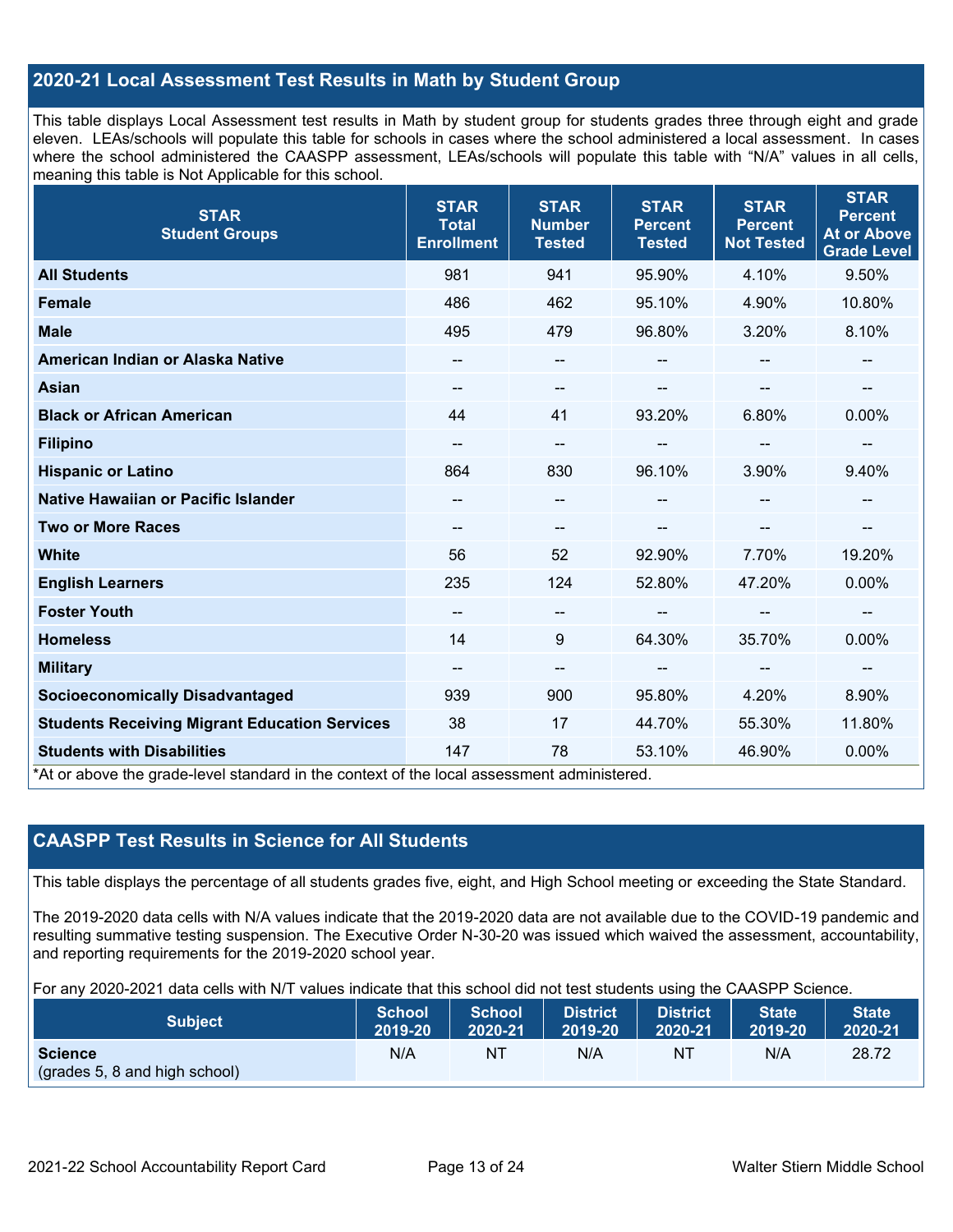## **2020-21 CAASPP Test Results in Science by Student Group**

This table displays CAASPP test results in Science by student group for students grades five, eight, and High School. For any data cells with N/T values indicate that this school did not test students using the CAASPP Science.

| <b>Student Group</b>                                 | <b>Total</b><br><b>Enrollment</b> | <b>Number</b><br><b>Tested</b> | <b>Percent</b><br><b>Tested</b> | <b>Percent</b><br><b>Not Tested</b> | <b>Percent</b><br>Met or<br><b>Exceeded</b> |
|------------------------------------------------------|-----------------------------------|--------------------------------|---------------------------------|-------------------------------------|---------------------------------------------|
| <b>All Students</b>                                  | 357                               | <b>NT</b>                      | <b>NT</b>                       | <b>NT</b>                           | <b>NT</b>                                   |
| <b>Female</b>                                        | 183                               | <b>NT</b>                      | <b>NT</b>                       | <b>NT</b>                           | <b>NT</b>                                   |
| <b>Male</b>                                          | 174                               | <b>NT</b>                      | <b>NT</b>                       | <b>NT</b>                           | <b>NT</b>                                   |
| American Indian or Alaska Native                     | $\qquad \qquad -$                 | <b>NT</b>                      | <b>NT</b>                       | <b>NT</b>                           | <b>NT</b>                                   |
| <b>Asian</b>                                         | --                                | <b>NT</b>                      | <b>NT</b>                       | <b>NT</b>                           | <b>NT</b>                                   |
| <b>Black or African American</b>                     | 15                                | <b>NT</b>                      | <b>NT</b>                       | <b>NT</b>                           | <b>NT</b>                                   |
| <b>Filipino</b>                                      | $\qquad \qquad -$                 | <b>NT</b>                      | <b>NT</b>                       | <b>NT</b>                           | <b>NT</b>                                   |
| <b>Hispanic or Latino</b>                            | 315                               | <b>NT</b>                      | <b>NT</b>                       | <b>NT</b>                           | <b>NT</b>                                   |
| Native Hawaiian or Pacific Islander                  | $\mathbf 0$                       | $\mathbf 0$                    | $\mathbf{0}$                    | $\mathbf{0}$                        | 0                                           |
| <b>Two or More Races</b>                             | $\overline{\phantom{a}}$          | <b>NT</b>                      | <b>NT</b>                       | <b>NT</b>                           | <b>NT</b>                                   |
| <b>White</b>                                         | 23                                | <b>NT</b>                      | <b>NT</b>                       | <b>NT</b>                           | <b>NT</b>                                   |
| <b>English Learners</b>                              | 81                                | <b>NT</b>                      | <b>NT</b>                       | <b>NT</b>                           | <b>NT</b>                                   |
| <b>Foster Youth</b>                                  | --                                | <b>NT</b>                      | <b>NT</b>                       | <b>NT</b>                           | <b>NT</b>                                   |
| <b>Homeless</b>                                      | --                                | <b>NT</b>                      | <b>NT</b>                       | <b>NT</b>                           | <b>NT</b>                                   |
| <b>Military</b>                                      | $\Omega$                          | $\mathbf 0$                    | $\mathbf 0$                     | $\mathbf 0$                         | 0                                           |
| <b>Socioeconomically Disadvantaged</b>               | 339                               | <b>NT</b>                      | <b>NT</b>                       | <b>NT</b>                           | <b>NT</b>                                   |
| <b>Students Receiving Migrant Education Services</b> | 13                                | <b>NT</b>                      | <b>NT</b>                       | <b>NT</b>                           | <b>NT</b>                                   |
| <b>Students with Disabilities</b>                    | 42                                | <b>NT</b>                      | <b>NT</b>                       | <b>NT</b>                           | <b>NT</b>                                   |

## **B. Pupil Outcomes State Priority: Other Pupil Outcomes**

The SARC provides the following information relevant to the State priority: Other Pupil Outcomes (Priority 8): Pupil outcomes in the subject area of physical education.

## **2020-21 California Physical Fitness Test Results**

Due to the COVID-19 crisis, the Physical Fitness Test was suspended during the 2020-2021 school year and therefore no data are reported and each cell in this table is populated with "N/A."

| <b>Grade Level</b> | <b>Four of Six Fitness Standards</b> | <b>Five of Six Fitness Standards</b> | Percentage of Students Meeting   Percentage of Students Meeting   Percentage of Students Meeting<br><b>Six of Six Fitness Standards</b> |
|--------------------|--------------------------------------|--------------------------------------|-----------------------------------------------------------------------------------------------------------------------------------------|
| Grade 5            | N/A                                  | N/A                                  | N/A                                                                                                                                     |
| Grade 7            | N/A                                  | N/A                                  | N/A                                                                                                                                     |
| Grade 9            | N/A                                  | N/A                                  | N/A                                                                                                                                     |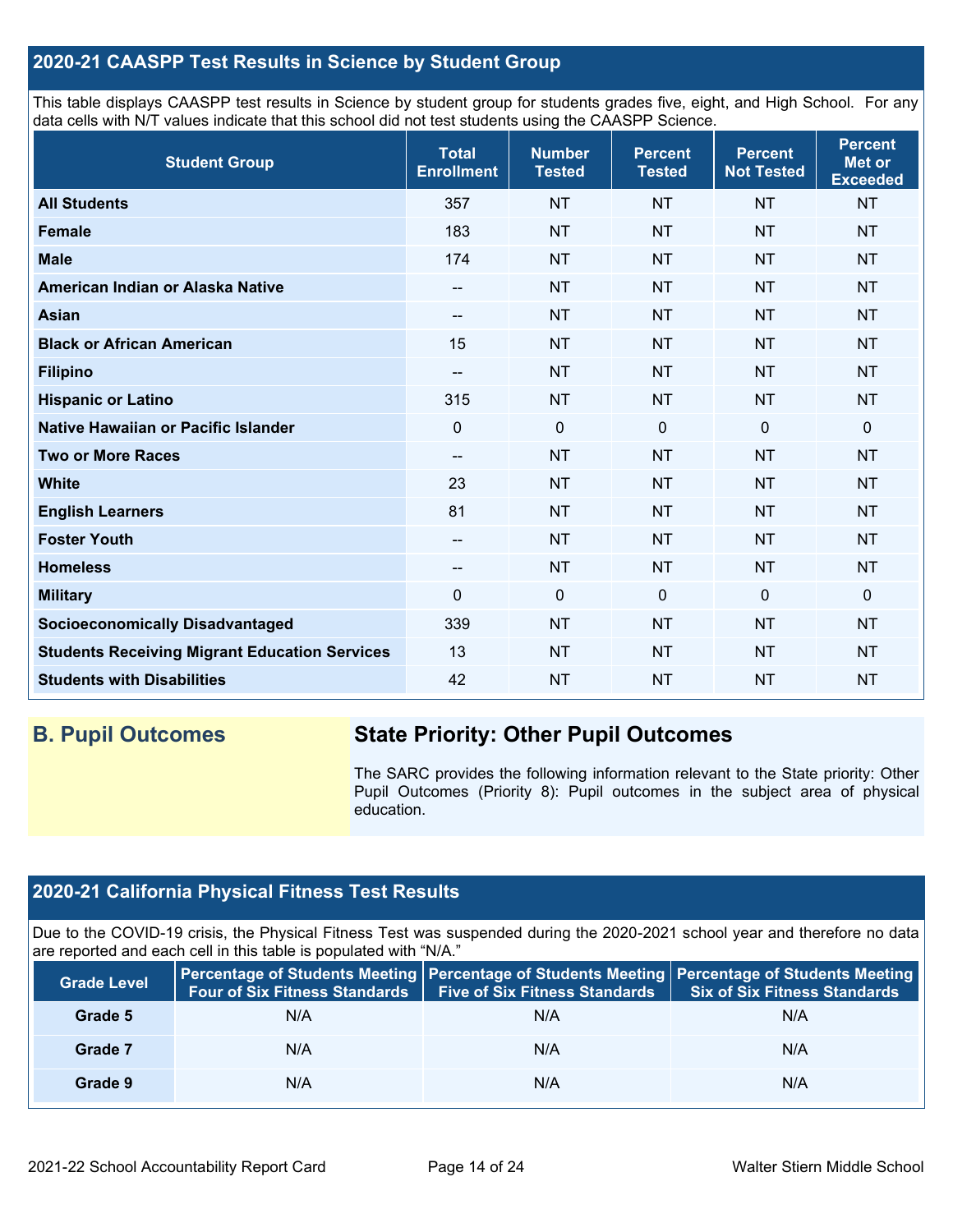## **C. Engagement State Priority: Parental Involvement**

The SARC provides the following information relevant to the State priority: Parental Involvement (Priority 3): Efforts the school district makes to seek parent input in making decisions regarding the school district and at each school site.

## **2021-22 Opportunities for Parental Involvement**

Community support is encouraged at all school activities. The more we can partner with families, the more successful our students will be. We also believe that continual two-way communication is essential to successful parent involvement programs. In 2020-21 Stiern held Parent Cafe's via Zoom for parents to attend virtually, as we were unable to meet in person. Parents were encouraged to participate in Fall and Spring Parent Conferences via Zoom, Monthly Booster Club meetings, School Site Council, English Language Advisory Committee, Parent Monitoring opportunities, and Parenting classes. The school employs 5 bilingual support staff members who assist with translation services when needed. A School Newsletter, including a calendar of upcoming events, is sent out monthly. Notices of important meetings are sent home as needed and our automated phone system that is used to deliver messages and reminders of important events and information throughout the year. The school's digital marquee is updated weekly to inform students and parents of upcoming events and opportunities for parents to get involved. We also use the portal, Aeries., to help families keep up to date on their student's progress academically as well as behaviorally. Parents can call our school office at (661) 631- 5480 to access information concerning participation opportunities. Additionally parents could visit our school website to find information about our committees and important dates and events.

## **2020-21 Chronic Absenteeism by Student Group**

| <b>Student Group</b>                                 | <b>Cumulative</b><br><b>Enrollment</b> | <b>Chronic</b><br><b>Absenteeism</b><br><b>Eligible Enrollment</b> | <b>Chronic</b><br><b>Absenteeism</b><br><b>Count</b> | <b>Chronic</b><br><b>Absenteeism</b><br><b>Rate</b> |
|------------------------------------------------------|----------------------------------------|--------------------------------------------------------------------|------------------------------------------------------|-----------------------------------------------------|
| <b>All Students</b>                                  | 1067                                   | 1047                                                               | 165                                                  | 15.8                                                |
| <b>Female</b>                                        | 516                                    | 508                                                                | 76                                                   | 15.0                                                |
| <b>Male</b>                                          | 551                                    | 539                                                                | 89                                                   | 16.5                                                |
| American Indian or Alaska Native                     | 8                                      | 8                                                                  | 2                                                    | 25.0                                                |
| Asian                                                | $\overline{2}$                         | 2                                                                  | $\Omega$                                             | 0.0                                                 |
| <b>Black or African American</b>                     | 57                                     | 51                                                                 | 22                                                   | 43.1                                                |
| <b>Filipino</b>                                      | $\overline{2}$                         | $\overline{2}$                                                     | 1                                                    | 50.0                                                |
| <b>Hispanic or Latino</b>                            | 926                                    | 913                                                                | 127                                                  | 13.9                                                |
| Native Hawaiian or Pacific Islander                  | $\mathbf 0$                            | 0                                                                  | 0                                                    | 0.0                                                 |
| <b>Two or More Races</b>                             | 8                                      | 8                                                                  | 2                                                    | 25.0                                                |
| <b>White</b>                                         | 64                                     | 63                                                                 | 11                                                   | 17.5                                                |
| <b>English Learners</b>                              | 267                                    | 267                                                                | 45                                                   | 16.9                                                |
| <b>Foster Youth</b>                                  | 18                                     | 15                                                                 | 6                                                    | 40.0                                                |
| <b>Homeless</b>                                      | 18                                     | 15                                                                 | 8                                                    | 53.3                                                |
| <b>Socioeconomically Disadvantaged</b>               | 1027                                   | 1008                                                               | 159                                                  | 15.8                                                |
| <b>Students Receiving Migrant Education Services</b> | 29                                     | 29                                                                 | 4                                                    | 13.8                                                |
| <b>Students with Disabilities</b>                    | 176                                    | 172                                                                | 44                                                   | 25.6                                                |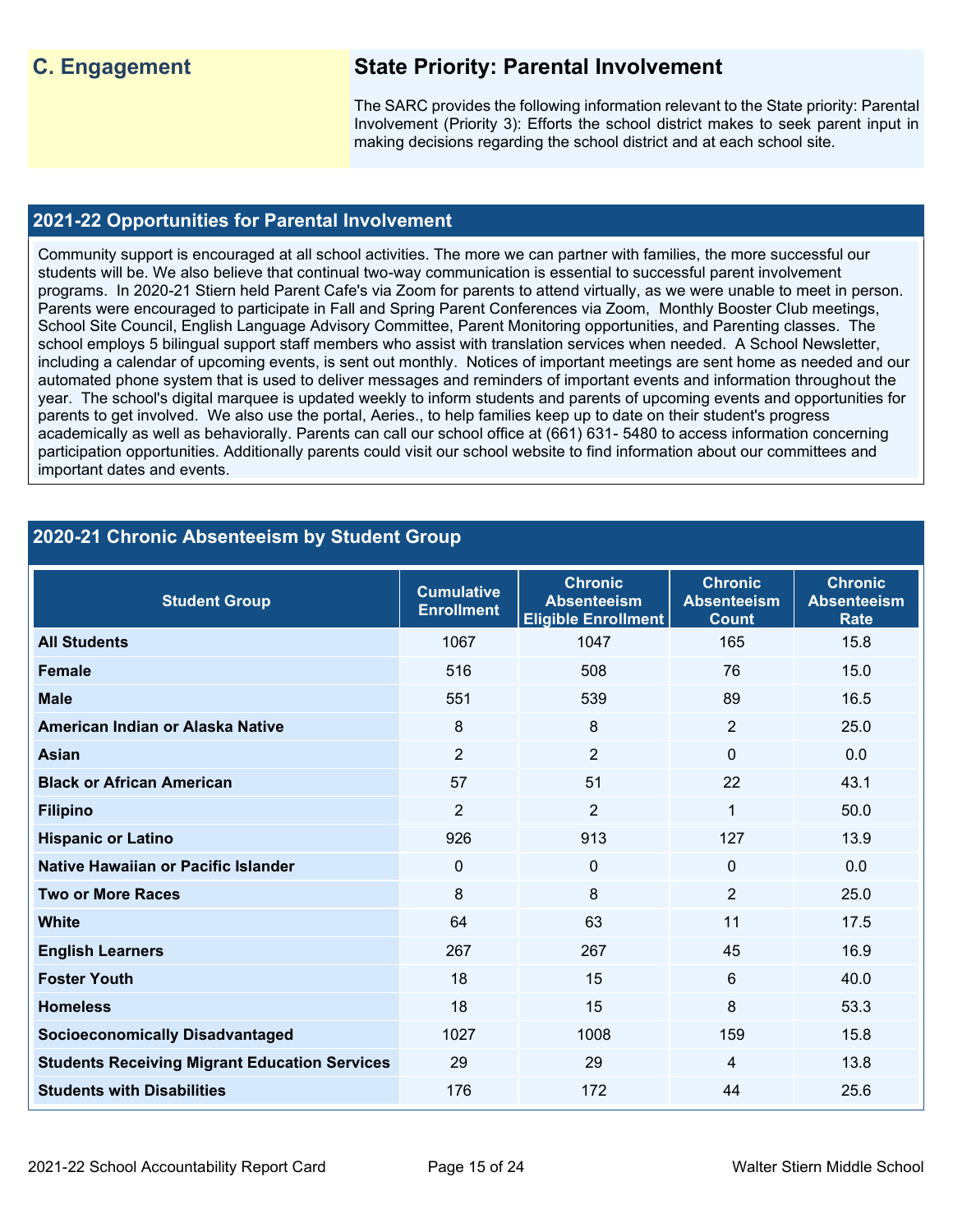## **C. Engagement State Priority: School Climate**

The SARC provides the following information relevant to the State priority: School Climate (Priority 6):

- Pupil suspension rates;
- Pupil expulsion rates; and
- Other local measures on the sense of safety

## **Suspensions and Expulsions**

This table displays suspensions and expulsions data collected between July through June, each full school year respectively. Data collected during the 2020-21 school year may not be comparable to earlier years of this collection due to differences in learning mode instruction in response to the COVID-19 pandemic.

| <b>Subject</b>     | <b>School</b><br>2018-19 | <b>School</b><br>2020-21 | <b>District</b><br>2018-19 | <b>District</b><br>2020-21 | <b>State</b><br>2018-19 | <b>State</b><br>2020-21 |
|--------------------|--------------------------|--------------------------|----------------------------|----------------------------|-------------------------|-------------------------|
| <b>Suspensions</b> | 4.51                     | 0.09                     | 2.08                       | 0.03                       | 3.47                    | 0.20                    |
| <b>Expulsions</b>  | 0.16                     | 0.00                     | 0.06                       | 0.00                       | 0.08                    | 0.00                    |

This table displays suspensions and expulsions data collected between July through February, partial school year due to the COVID-19 pandemic. The 2019-2020 suspensions and expulsions rate data are not comparable to other year data because the 2019-2020 school year is a partial school year due to the COVID-19 crisis. As such, it would be inappropriate to make any comparisons in rates of suspensions and expulsions in the 2019-2020 school year compared to other school years.

| <b>Subject</b>     | <b>School</b><br>2019-20 | <b>District</b><br>2019-20 | <b>State</b><br>2019-20 |
|--------------------|--------------------------|----------------------------|-------------------------|
| <b>Suspensions</b> | 3.32                     | 1.43                       | 2.45                    |
| <b>Expulsions</b>  | 0.00                     | 0.01                       | 0.05                    |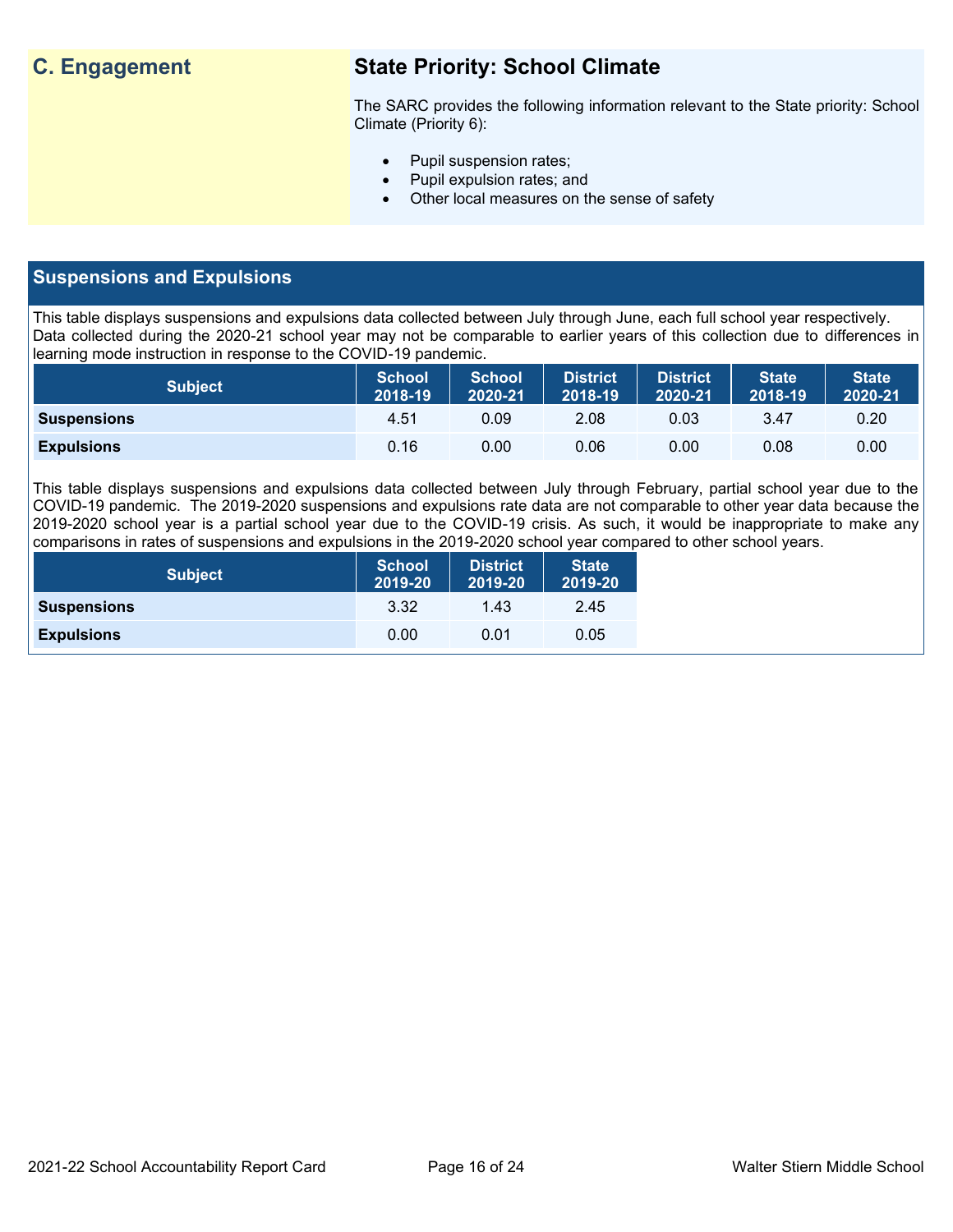## **2020-21 Suspensions and Expulsions by Student Group**

| <b>Student Group</b>                                 | <b>Suspensions Rate</b> | <b>Expulsions Rate</b> |
|------------------------------------------------------|-------------------------|------------------------|
| <b>All Students</b>                                  | 0.09                    | 0.00                   |
| <b>Female</b>                                        | 0.00                    | 0.00                   |
| <b>Male</b>                                          | 0.18                    | 0.00                   |
| American Indian or Alaska Native                     | 0.00                    | 0.00                   |
| <b>Asian</b>                                         | 0.00                    | 0.00                   |
| <b>Black or African American</b>                     | 0.00                    | 0.00                   |
| <b>Filipino</b>                                      | 0.00                    | 0.00                   |
| <b>Hispanic or Latino</b>                            | 0.11                    | 0.00                   |
| Native Hawaiian or Pacific Islander                  | 0.00                    | 0.00                   |
| <b>Two or More Races</b>                             | 0.00                    | 0.00                   |
| <b>White</b>                                         | 0.00                    | 0.00                   |
| <b>English Learners</b>                              | 0.37                    | 0.00                   |
| <b>Foster Youth</b>                                  | 0.00                    | 0.00                   |
| <b>Homeless</b>                                      | 0.00                    | 0.00                   |
| <b>Socioeconomically Disadvantaged</b>               | 0.10                    | 0.00                   |
| <b>Students Receiving Migrant Education Services</b> | 0.00                    | 0.00                   |
| <b>Students with Disabilities</b>                    | 0.57                    | 0.00                   |

## **2021-22 School Safety Plan**

Stiern established its Comprehensive School Safety Plan in 1998. A law enforcement officer specializing in safety provided direction in the establishment of the School Safety Plan. Stiern's School Safety Plan is current and is updated annually. Key elements of Stiern's School Safety Plan include the following: (a) routine and emergency disaster procedures; (b) suspension, and expulsion procedures; (c) teacher notification of pupils with a specific discipline history; (d) child abuse reporting procedures, (e) the district's sexual harassment policy; (f) school crime data; (g) the student dress code; (h) safe entrance and exit procedures; (i) the civil defense and disaster plan; and (j) discipline rules and procedures. Our overall goal is to maintain a safe and orderly school environment conducive to learning. The 2020-2021 Comprehensive School Safety Plan was updated and approved by School Site Council on Thursday, February 11, 2021.

## **2018-19 Secondary Average Class Size and Class Size Distribution**

This table displays the 2018-19 average class size and class size distribution. The columns titled "Number of Classes" indicates how many classes fall into each size category (a range of total students per classroom). At the secondary school level, this information is reported by subject area rather than grade level.

| <b>Subject</b>               | <b>Average</b><br><b>Class</b><br><b>Size</b> | 1-22 Students | Number of Classes with Number of Classes with<br>23-32 Students | Number of Classes with<br>33+ Students |
|------------------------------|-----------------------------------------------|---------------|-----------------------------------------------------------------|----------------------------------------|
| <b>English Language Arts</b> | 18                                            | 35            | 17                                                              |                                        |
| <b>Mathematics</b>           | 20                                            | 20            | 14                                                              | 6                                      |
| <b>Science</b>               | 23                                            | 10            | 25                                                              |                                        |
| <b>Social Science</b>        | 21                                            | 18            | 20                                                              |                                        |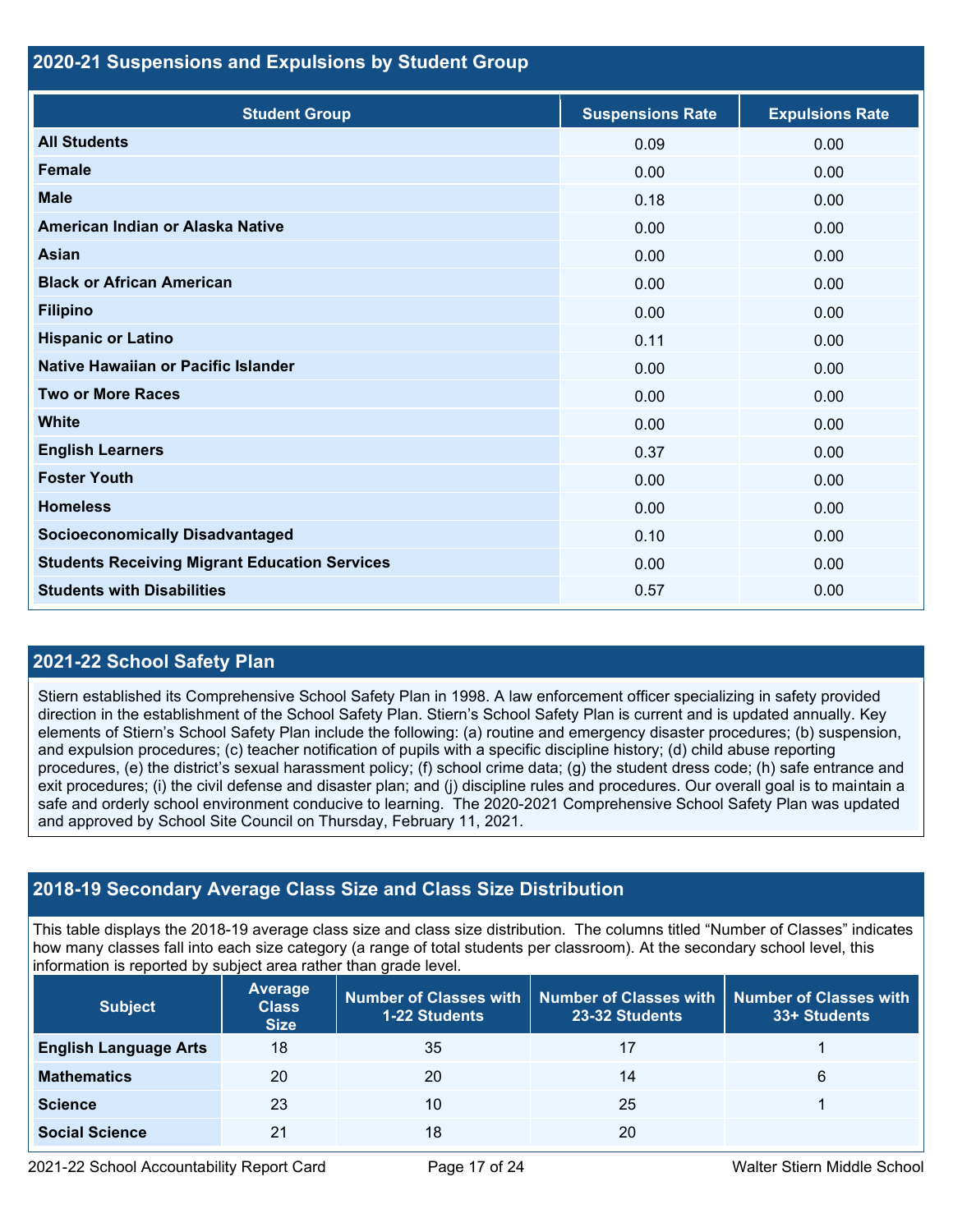## **2019-20 Secondary Average Class Size and Class Size Distribution**

This table displays the 2019-20 average class size and class size distribution. The columns titled "Number of Classes" indicates how many classes fall into each size category (a range of total students per classroom). At the secondary school level, this information is reported by subject area rather than grade level.

| <b>Subject</b>               | <b>Average</b><br><b>Class</b><br><b>Size</b> | <b>1-22 Students</b> | Number of Classes with   Number of Classes with   Number of Classes with<br>23-32 Students | 33+ Students |
|------------------------------|-----------------------------------------------|----------------------|--------------------------------------------------------------------------------------------|--------------|
| <b>English Language Arts</b> | 18                                            | 28                   | 27                                                                                         |              |
| <b>Mathematics</b>           | 22                                            | 14                   | 14                                                                                         | 9            |
| <b>Science</b>               | 22                                            |                      | 24                                                                                         |              |
| <b>Social Science</b>        | 19                                            | 23                   | 18                                                                                         |              |

## **2020-21 Secondary Average Class Size and Class Size Distribution**

This table displays the 2020-21 average class size and class size distribution. The columns titled "Number of Classes" indicates how many classes fall into each size category (a range of total students per classroom). At the secondary school level, this information is reported by subject area rather than grade level.

| <b>Subject</b>               | <b>Average</b><br><b>Class</b><br><b>Size</b> | <b>1-22 Students</b> | Number of Classes with   Number of Classes with<br>23-32 Students | Number of Classes with<br>33+ Students |
|------------------------------|-----------------------------------------------|----------------------|-------------------------------------------------------------------|----------------------------------------|
| <b>English Language Arts</b> | 19                                            | 32                   | 26                                                                |                                        |
| <b>Mathematics</b>           | 24                                            |                      | 15                                                                | 6                                      |
| <b>Science</b>               | 25                                            | 6                    | 23                                                                |                                        |
| <b>Social Science</b>        | 22                                            | 15                   | 18                                                                |                                        |

## **2020-21 Ratio of Pupils to Academic Counselor**

This table displays the ratio of pupils to Academic Counselor. One full time equivalent (FTE) equals one staff member working full time; one FTE could also represent two staff members who each work 50 percent of full time.

| <b>Title</b>                        | <b>Ratio</b> |
|-------------------------------------|--------------|
| <b>Pupils to Academic Counselor</b> |              |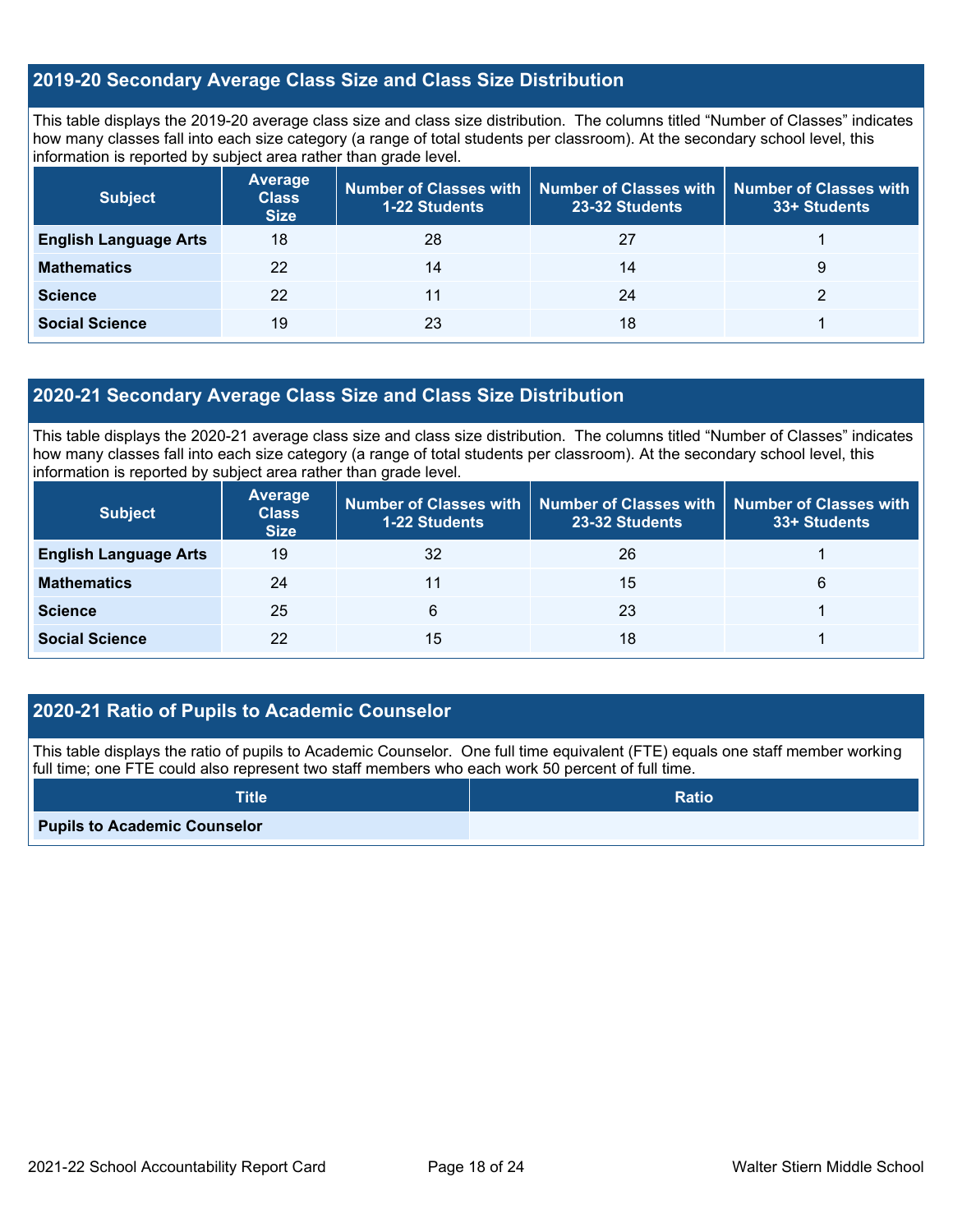## **2020-21 Student Support Services Staff**

This table displays the number of FTE support staff assigned to this school. One full time equivalent (FTE) equals one staff member working full time; one FTE could also represent two staff members who each work 50 percent of full time.

| <b>Title</b>                                                         | <b>Number of FTE Assigned to School</b> |
|----------------------------------------------------------------------|-----------------------------------------|
| <b>Counselor (Academic, Social/Behavioral or Career Development)</b> | 0                                       |
| Library Media Teacher (Librarian)                                    | $\mathbf{0}$                            |
| <b>Library Media Services Staff (Paraprofessional)</b>               | $\mathbf 0$                             |
| <b>Psychologist</b>                                                  | $\mathbf 0$                             |
| <b>Social Worker</b>                                                 | $\Omega$                                |
| <b>Speech/Language/Hearing Specialist</b>                            | $\Omega$                                |
| <b>Resource Specialist (non-teaching)</b>                            | $\mathbf{0}$                            |
| <b>Other</b>                                                         | 3.1                                     |

## **2019-20 Expenditures Per Pupil and School Site Teacher Salaries**

This table displays the 2019-20 expenditures per pupil and average teach salary for this school. Cells with N/A values do not require data.

| <b>Level</b>                                         | <b>Total</b><br><b>Expenditures</b><br><b>Per Pupil</b> | <b>Expenditures</b><br><b>Per Pupil</b><br>(Restricted) | <b>Expenditures</b><br><b>Per Pupil</b><br>(Unrestricted) | Average<br><b>Teacher</b><br><b>Salary</b> |
|------------------------------------------------------|---------------------------------------------------------|---------------------------------------------------------|-----------------------------------------------------------|--------------------------------------------|
| <b>School Site</b>                                   | \$8,250                                                 | \$2,320                                                 | \$5,931                                                   | \$75,119                                   |
| <b>District</b>                                      | N/A                                                     | N/A                                                     | \$3,176                                                   | \$75,963                                   |
| <b>Percent Difference - School Site and District</b> | N/A                                                     | N/A                                                     | 60.5                                                      | $-1.1$                                     |
| <b>State</b>                                         |                                                         |                                                         | \$8,444                                                   | \$85,863                                   |
| <b>Percent Difference - School Site and State</b>    | N/A                                                     | N/A                                                     | $-35.0$                                                   | $-13.3$                                    |

## **2020-21 Types of Services Funded**

TITLE I After School Program Migrant Ed. Special Ed. School Site Supplemental Funds NSLP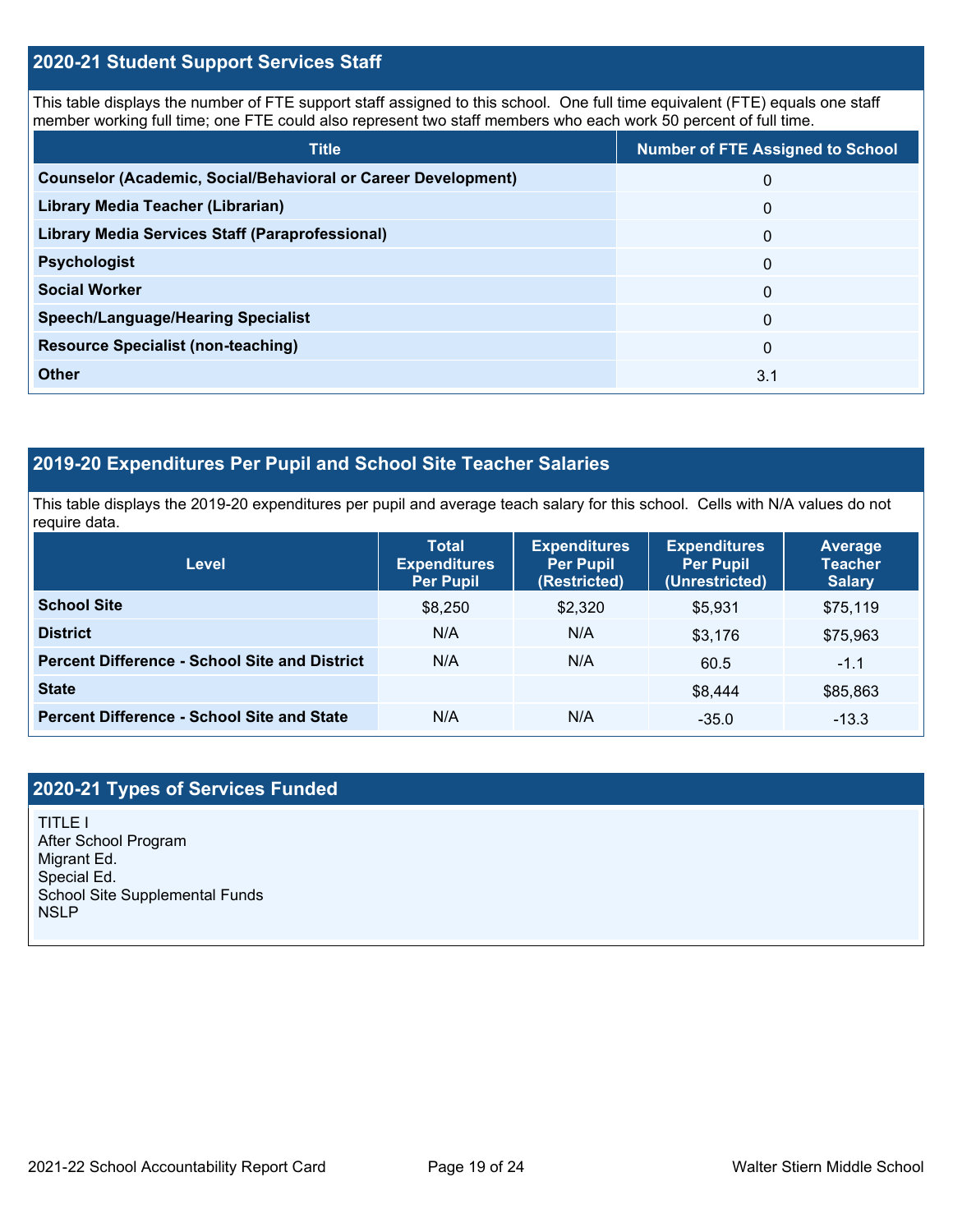## **2019-20 Teacher and Administrative Salaries**

This table displays the 2019-20 Teacher and Administrative salaries. For detailed information on salaries, see the CDE Certification Salaries & Benefits web page at [http://www.cde.ca.gov/ds/fd/cs/.](http://www.cde.ca.gov/ds/fd/cs/)

| Category                                             | <b>District</b><br><b>Amount</b> | <b>State Average</b><br>for Districts<br>in Same Category |
|------------------------------------------------------|----------------------------------|-----------------------------------------------------------|
| <b>Beginning Teacher Salary</b>                      | \$50,328                         | \$52,060                                                  |
| <b>Mid-Range Teacher Salary</b>                      | \$75,872                         | \$84,043                                                  |
| <b>Highest Teacher Salary</b>                        | \$100,272                        | \$107,043                                                 |
| <b>Average Principal Salary (Elementary)</b>         | \$144,130                        | \$133,582                                                 |
| <b>Average Principal Salary (Middle)</b>             | \$142,165                        | \$138,803                                                 |
| <b>Average Principal Salary (High)</b>               | \$0                              | \$133,845                                                 |
| <b>Superintendent Salary</b>                         | \$265,178                        | \$240,628                                                 |
| <b>Percent of Budget for Teacher Salaries</b>        | 30%                              | 35%                                                       |
| <b>Percent of Budget for Administrative Salaries</b> | 5%                               | 5%                                                        |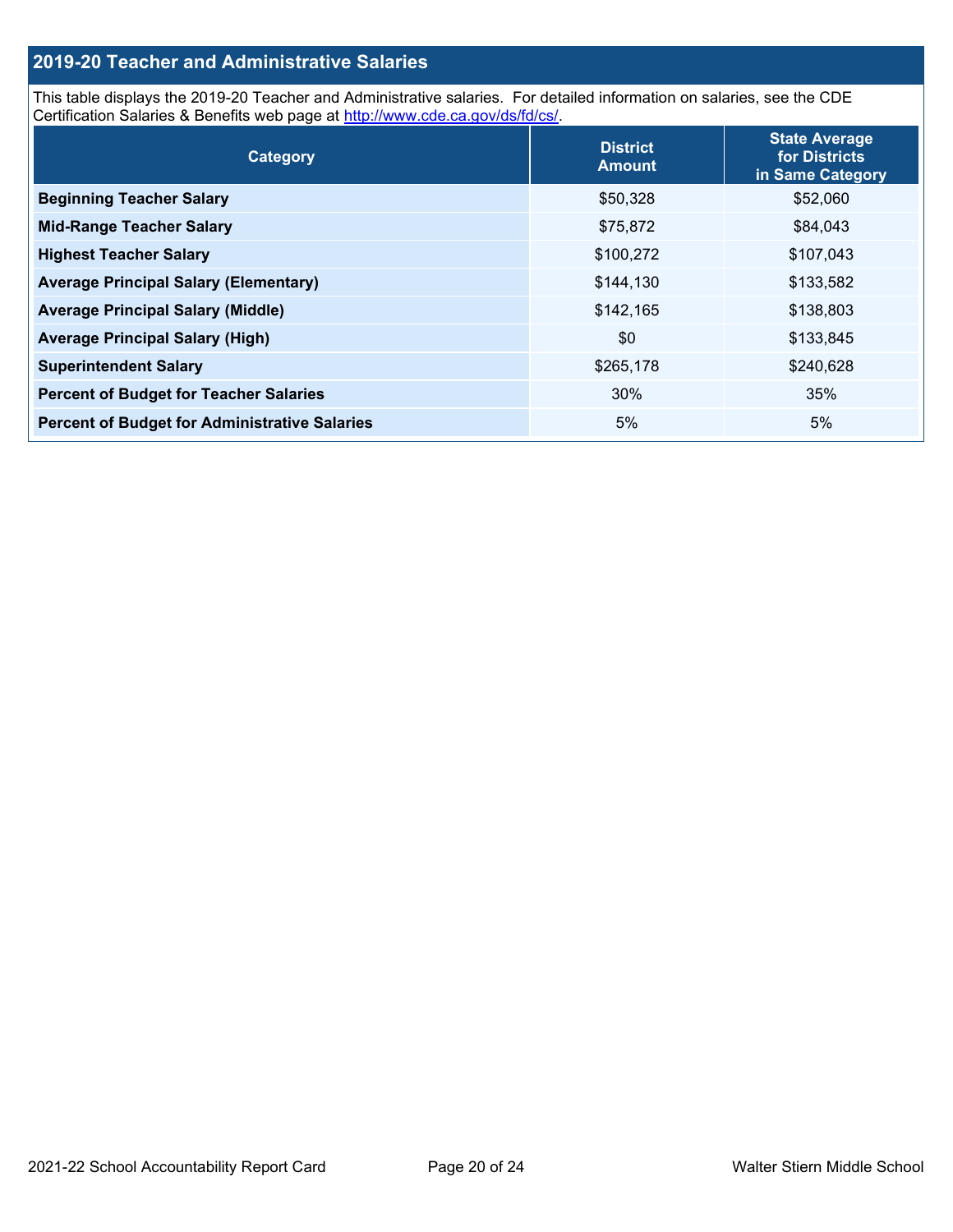### **Professional Development**

Professional development is designed to provide continuous learning opportunities for administrators, teachers, and classified personnel. Training opportunities affirm the basic philosophy of education that learning is a lifelong process that contributes to the well-being of the students, teachers, administrators, and community. Professional Development is an essential component of effective instruction and student learning.

All training revolves around identified needs of students and adults for the purpose of the improvement of instruction and increasing content knowledge. Central to all training are student achievement data, district focus areas, the Common Core State Standards, the state adopted standards-based instructional materials, and strategies to effectively teach the academic content standards to all students.

During 2020-2021, school year district professional development focused on virtual instruction due to the pandemic. In preparation of the school year, teachers were offered three full days of professional development during the summer. Regularly scheduled office hours and focused professional development was provided on a monthly basis during the school year. Topics addressed navigating platforms being used during virtual learning, increasing student engagement and addressing the common core state standards through distance learning.

Additional support was provided by academic coaches and district specialists for reading/language arts, mathematics, science, writing and social emotional learning. The district provided time and resources for collaboration, planning, and professional development. Additionally, professional development on Multi-Tiered Systems of Support and Support to school and district teams.

Teachers new to the District received four days of professional development prior to the beginning of the school year focused on orientation to District and school site policies and services, Common Core State Standards, classroom management, curriculum and pacing, using technology and setting up the classroom. Teachers in their second year with the District received two days of professional development prior to the beginning of the school year provided by the school site and focused on improving best practices.

New teachers with California preliminary credentials received professional development through the Bakersfield City School District (BCSD) Teacher Induction Program (TIP). The focus of BCSD TIP is being mentored by an experienced teacher, growing in the California Standards for the Teaching Profession (CSTP) and meeting the California Induction standards. The culmination of TIP is the recommendation for the CA Clear Credential. Each TIP teacher was assigned a veteran teacher who served as a mentor. The mentors received on-going professional development in coaching/mentoring strategies, instructional strategies, and guiding cycles of inquiry. Professional development was provided through individual mentoring, monthly meetings, and after-school workshops.

Intern teachers received professional development at monthly meetings focusing on the initial teaching skills of the CSTP including classroom management, lesson planning, assessment, and establishing a climate that is conducive to student achievement. Each Intern was assigned a mentor that provided day-to-day support in these areas as well as advisement toward meeting credential requirements. Mentors received monthly professional development in meeting the needs of Intern teachers. Interns also received coursework and supervision from universities partnered with BCSD to provide the Intern Program.

Teachers on Short Term Staffing Permits (STSPs) were provided mentors and monthly trainings on beginning pedagogy and best teaching practices. Each teacher on a STSP designed a plan to meet requirements to move to a CA Intern or Preliminary Credential. Support was provided for required testing and BCSD staff worked closely with university partners to ensure teachers on permits were taking prerequisite requirements to move to credentials.

Teachers on Provisional Intern Permits (PIPs) were provided a weekly cohort meeting focused on beginning pedagogy. Two cohort meetings occurred weekly to allow teachers on a PIP to work around university course schedules. Support was provided for required testing and BCSD staff worked closely with university partners to ensure teachers on permits were taking prerequisite requirements to move to credentials.

This table displays the number of school days dedicated to staff development and continuous improvement.

| <b>Subiect</b>                                                                  |  | 2019-20   2020-21   2021-22 |
|---------------------------------------------------------------------------------|--|-----------------------------|
| Number of school days dedicated to Staff Development and Continuous Improvement |  |                             |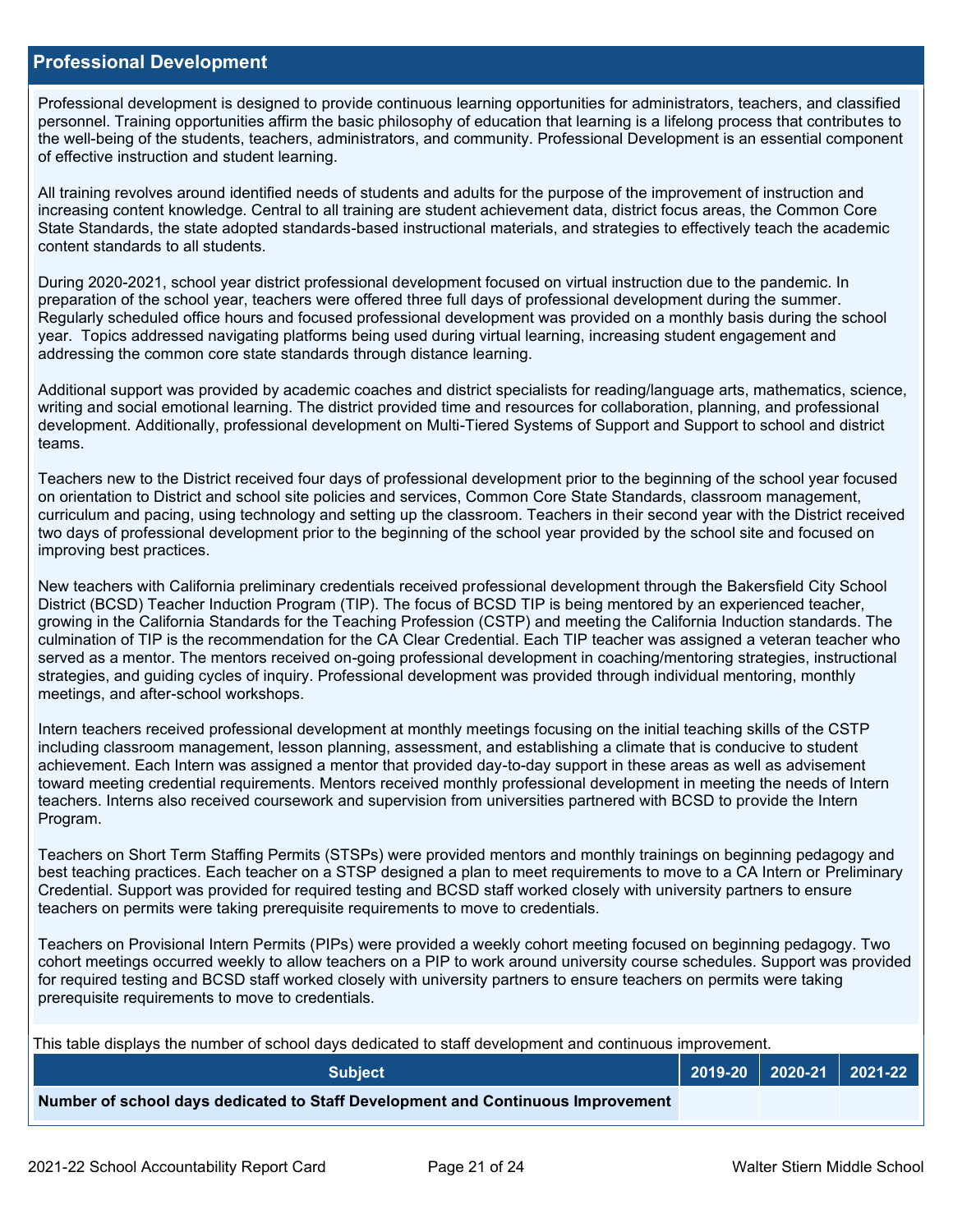# **Bakersfield City School District 2020-21 Local Accountability Report Card (LARC) Addendum**

## **Local Accountability Report Card (LARC) Addendum**

**2020-21 Local Accountability Report Card (LARC) Addendum Overview**



On July 14, 2021, the California State Board of Education (SBE) determined that the California Department of Education (CDE) will use the SARC as the mechanism to conduct a one-time data collection of the LEA-level aggregate test results of all school's local assessments administered during the 2020–2021 school year in order to meet the federal Every Students Succeeds Act (ESSA) reporting requirement for the Local Educational Agency Accountability Report Cards (LARCs).

Each local educational agency (LEA) is responsible for preparing and posting their annual LARC in accordance with the federal ESSA. As a courtesy, the CDE prepares and posts the LARCs on behalf of all LEAs.

Only for the 2020–2021 school year and the 2020–2021 LARCs, LEAs are required to report their aggregate local assessments test results at the LEA-level to the CDE by populating the tables below via the SARC. These data will be used to meet the LEAs' federal requirement for their LARCs. Note that it is the responsibility of the school and LEA to ensure that all student privacy and suppression rules are in place when reporting data in Tables 3 and 4 in the Addendum, as applicable.

The tables below are not part of the SBE approved 2020–2021 SARC template but rather are the mechanism by which these required data will be collected from LEAs.

For purposes of the LARC and the following tables, an LEA is defined as a school district, a county office of education, or a direct funded charter school.

| <b>2021-22 District Contact Information</b> |                                         |  |  |  |
|---------------------------------------------|-----------------------------------------|--|--|--|
| <b>District Name</b>                        | <b>Bakersfield City School District</b> |  |  |  |
| <b>Phone Number</b>                         | 661-631-4600                            |  |  |  |
| Superintendent                              | Mark Luque                              |  |  |  |
| <b>Email Address</b>                        | supt@bcsd.com                           |  |  |  |
| <b>District Website Address</b>             | www.bcsd.com                            |  |  |  |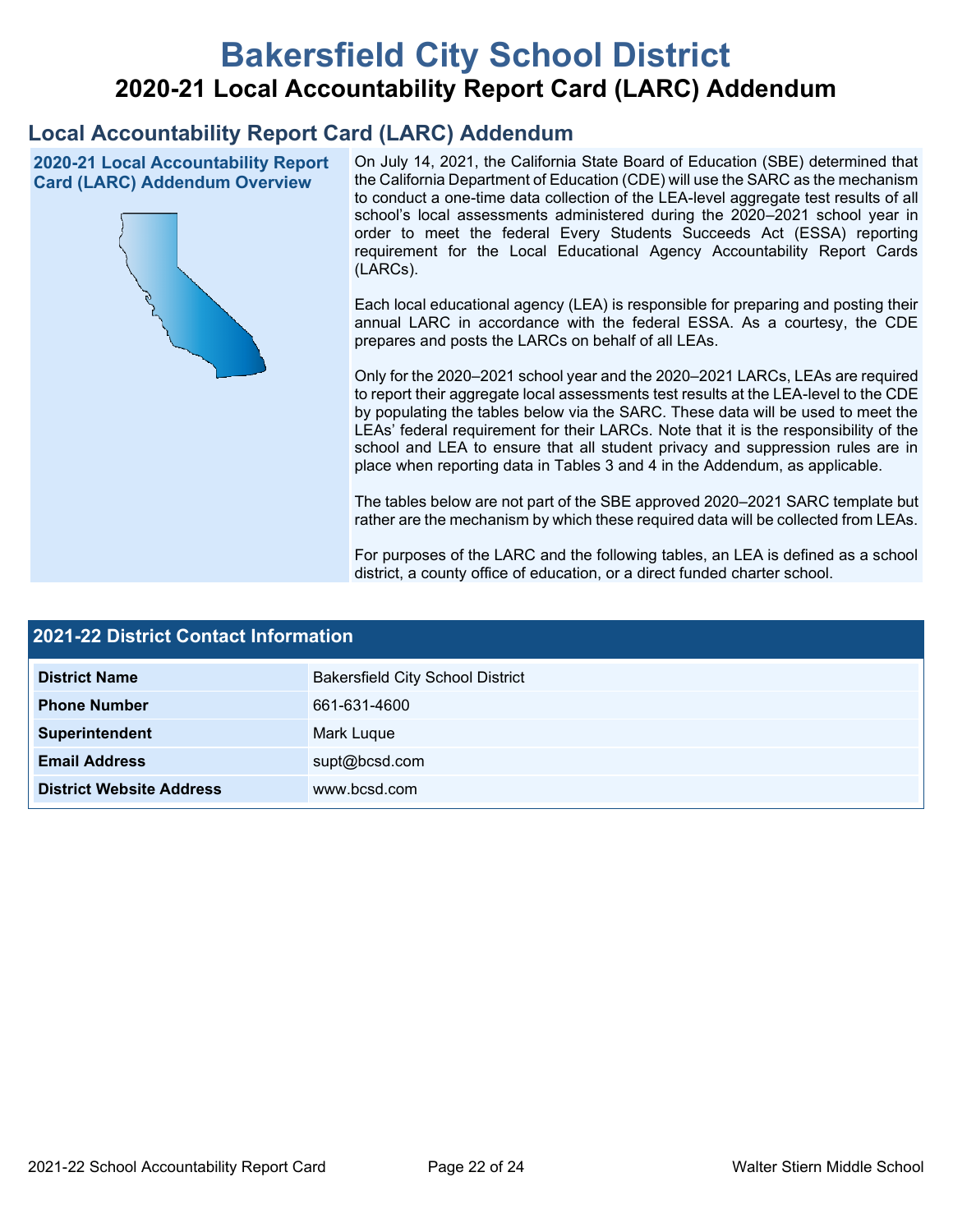## **2020-21 CAASPP Test Results in ELA by Student Group**

This table displays CAASPP test results in ELA by student group for students grades three through eight and grade eleven taking and completing a state-administered assessment. The CDE will populate this table for schools in cases where the school administered the CAASPP assessment. In cases where the school administered a local assessment instead of CAASPP, the CDE will populate this table with "NT" values, meaning this school did not test students using the CAASPP. See the local assessment(s) table for more information.

| <b>CAASPP</b><br><b>Student Groups</b>               | <b>CAASPP</b><br><b>Total</b><br><b>Enrollment</b> | <b>CAASPP</b><br><b>Number</b><br><b>Tested</b> | <b>CAASPP</b><br><b>Percent</b><br><b>Tested</b> | <b>CAASPP</b><br><b>Percent</b><br><b>Not Tested</b> | <b>CAASPP</b><br><b>Percent</b><br>Met or<br><b>Exceeded</b> |
|------------------------------------------------------|----------------------------------------------------|-------------------------------------------------|--------------------------------------------------|------------------------------------------------------|--------------------------------------------------------------|
| <b>All Students</b>                                  | 19655                                              | <b>NT</b>                                       | <b>NT</b>                                        | <b>NT</b>                                            | <b>NT</b>                                                    |
| <b>Female</b>                                        | 9598                                               | <b>NT</b>                                       | <b>NT</b>                                        | <b>NT</b>                                            | <b>NT</b>                                                    |
| <b>Male</b>                                          | 10055                                              | <b>NT</b>                                       | <b>NT</b>                                        | <b>NT</b>                                            | <b>NT</b>                                                    |
| American Indian or Alaska Native                     | 102                                                | <b>NT</b>                                       | <b>NT</b>                                        | <b>NT</b>                                            | <b>NT</b>                                                    |
| <b>Asian</b>                                         | 153                                                | <b>NT</b>                                       | <b>NT</b>                                        | <b>NT</b>                                            | <b>NT</b>                                                    |
| <b>Black or African American</b>                     | 1554                                               | <b>NT</b>                                       | <b>NT</b>                                        | <b>NT</b>                                            | NT                                                           |
| <b>Filipino</b>                                      | 67                                                 | <b>NT</b>                                       | <b>NT</b>                                        | <b>NT</b>                                            | <b>NT</b>                                                    |
| <b>Hispanic or Latino</b>                            | 15770                                              | <b>NT</b>                                       | <b>NT</b>                                        | <b>NT</b>                                            | <b>NT</b>                                                    |
| Native Hawaiian or Pacific Islander                  | 20                                                 | <b>NT</b>                                       | <b>NT</b>                                        | <b>NT</b>                                            | <b>NT</b>                                                    |
| <b>Two or More Races</b>                             | 324                                                | <b>NT</b>                                       | <b>NT</b>                                        | <b>NT</b>                                            | <b>NT</b>                                                    |
| <b>White</b>                                         | 1665                                               | <b>NT</b>                                       | <b>NT</b>                                        | <b>NT</b>                                            | <b>NT</b>                                                    |
| <b>English Learners</b>                              | 4700                                               | <b>NT</b>                                       | <b>NT</b>                                        | <b>NT</b>                                            | <b>NT</b>                                                    |
| <b>Foster Youth</b>                                  | 173                                                | <b>NT</b>                                       | <b>NT</b>                                        | <b>NT</b>                                            | <b>NT</b>                                                    |
| <b>Homeless</b>                                      | 1436                                               | <b>NT</b>                                       | <b>NT</b>                                        | <b>NT</b>                                            | <b>NT</b>                                                    |
| <b>Military</b>                                      | 14                                                 | <b>NT</b>                                       | <b>NT</b>                                        | <b>NT</b>                                            | <b>NT</b>                                                    |
| <b>Socioeconomically Disadvantaged</b>               | 18281                                              | <b>NT</b>                                       | <b>NT</b>                                        | <b>NT</b>                                            | <b>NT</b>                                                    |
| <b>Students Receiving Migrant Education Services</b> | 630                                                | <b>NT</b>                                       | <b>NT</b>                                        | <b>NT</b>                                            | NT                                                           |
| <b>Students with Disabilities</b>                    | 2350                                               | <b>NT</b>                                       | <b>NT</b>                                        | <b>NT</b>                                            | NT                                                           |